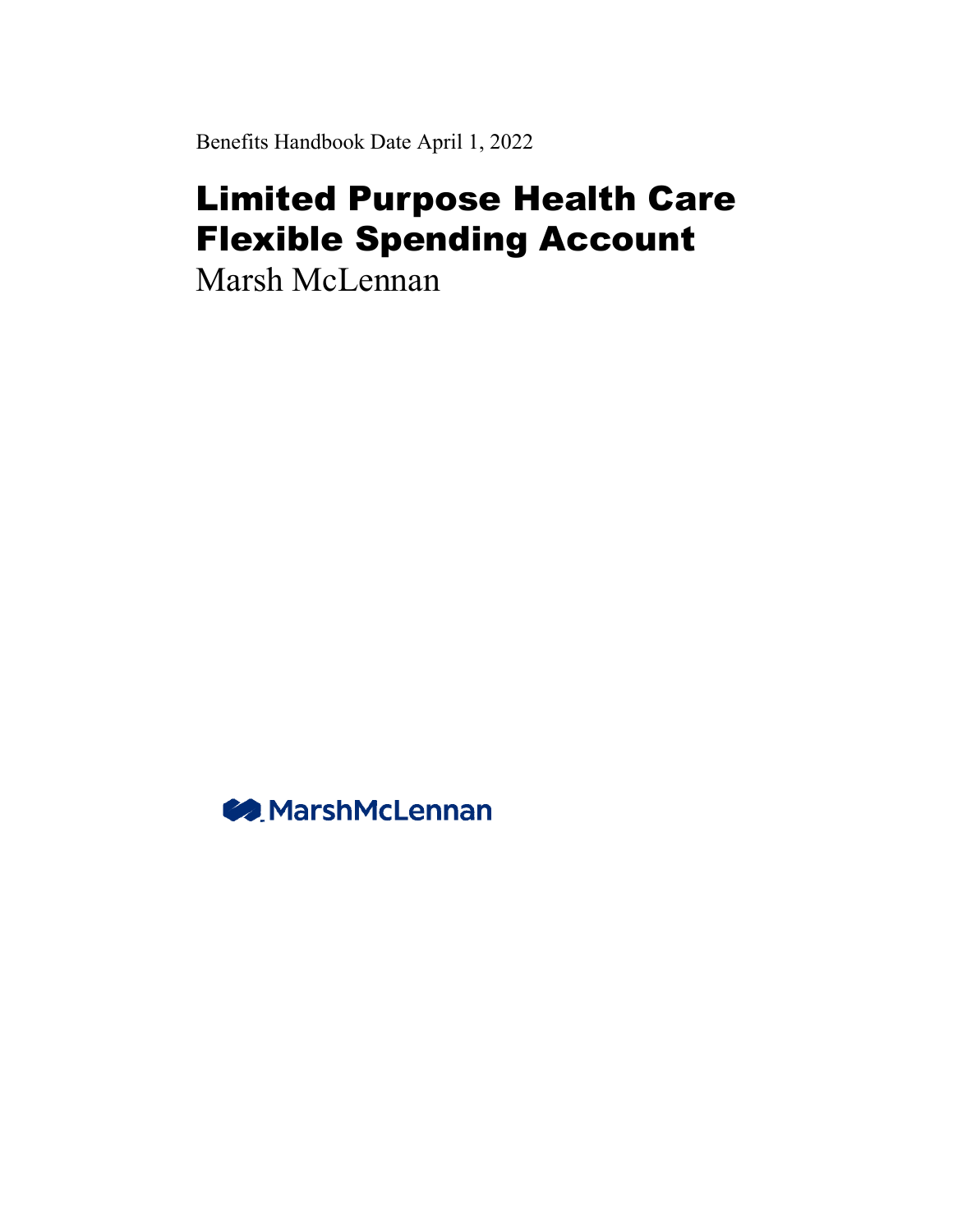# Limited Purpose Health Care Flexible Spending Account

*The Limited Purpose Health Care Flexible Spending Account allows you to put aside money before taxes are withheld so that you can pay for certain eligible medical, dental and vision expenses that are not reimbursed by any other coverage you and your qualifying family members have.* 

*Since you can't be covered by a traditional health care flexible spending account if you contribute to a health savings account, you have the option to participate in the Limited Purpose Flexible Spending Account. Unlike a traditional health care flexible spending account, the Limited Purpose Health Care Flexible Spending Account can be used in addition to the Marsh & McLennan Companies Health Savings Account.* 

The Limited Purpose Health Care Flexible Spending Account provides you two ways to help you pay for certain health care expenses:

#### SPD and Plan Document

This section provides a summary of the Limited Purpose Health Care Flexible Spending Account Plan (the "Plan") as of January 1, 2022.

This section, together with the Administrative Information section and the applicable section about participation, forms the Summary Plan Description and plan document of the Plan.

In this section references to Marsh & McLennan Companies mean Marsh McLennan.

- reimburse eligible dental, vision and preventive medical care expenses not reimbursed by any other health plan
- reimburse other qualified medical expenses, including coinsurance and copayments, INCURRED after you have satisfied the deductible applicable to you (that is, the individual or family deductible, depending on your level of coverage) under the Marsh & McLennan Companies \$1,500 Deductible Plan or \$2,850 Deductible Plan.

#### A Note about ERISA

The Employee Retirement Income Security Act of 1974 (ERISA) is a federal law that governs many employer-sponsored plans including this one. Your ERISA rights in connection with this Plan are detailed in the *Administrative Information* section.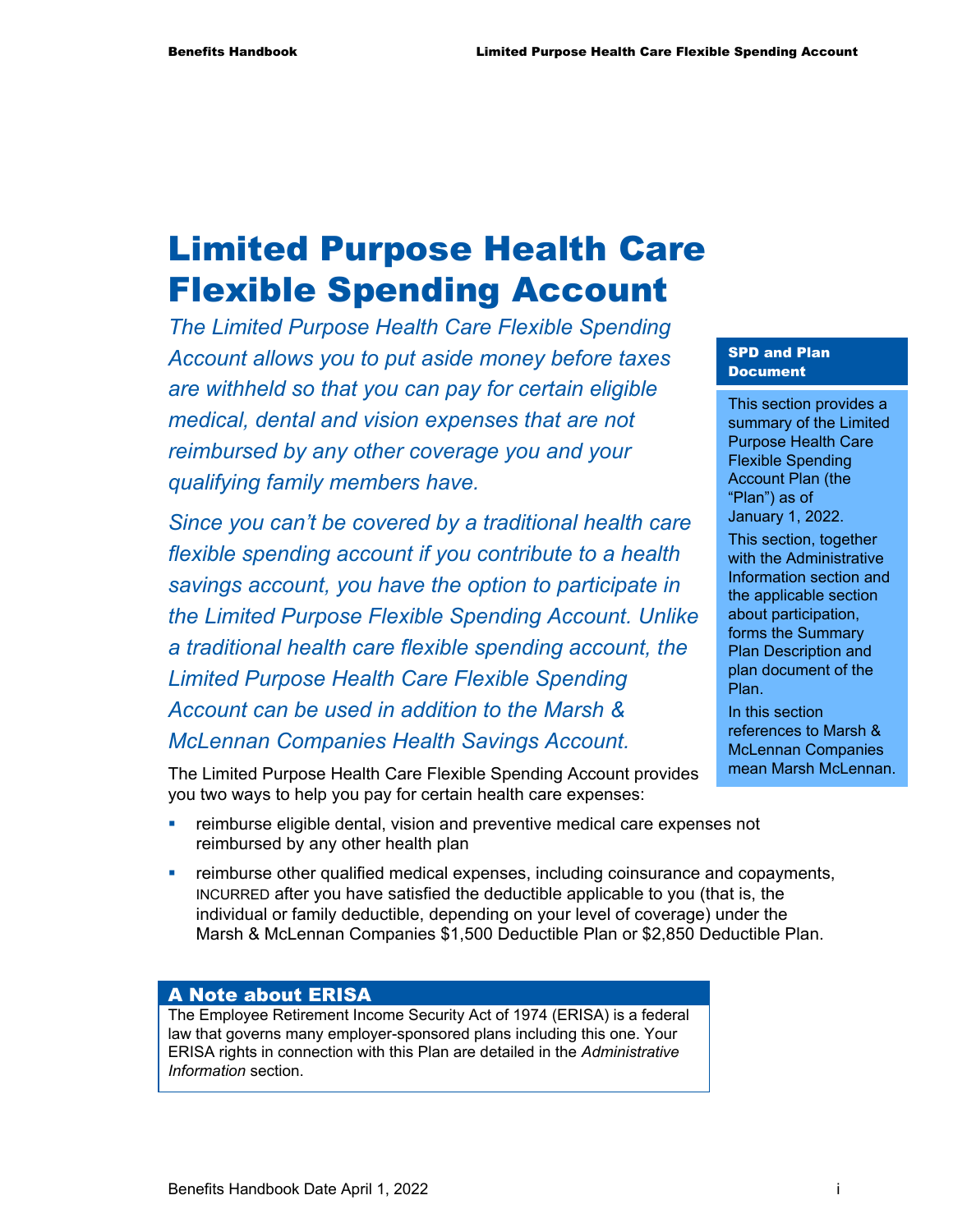# **Contents**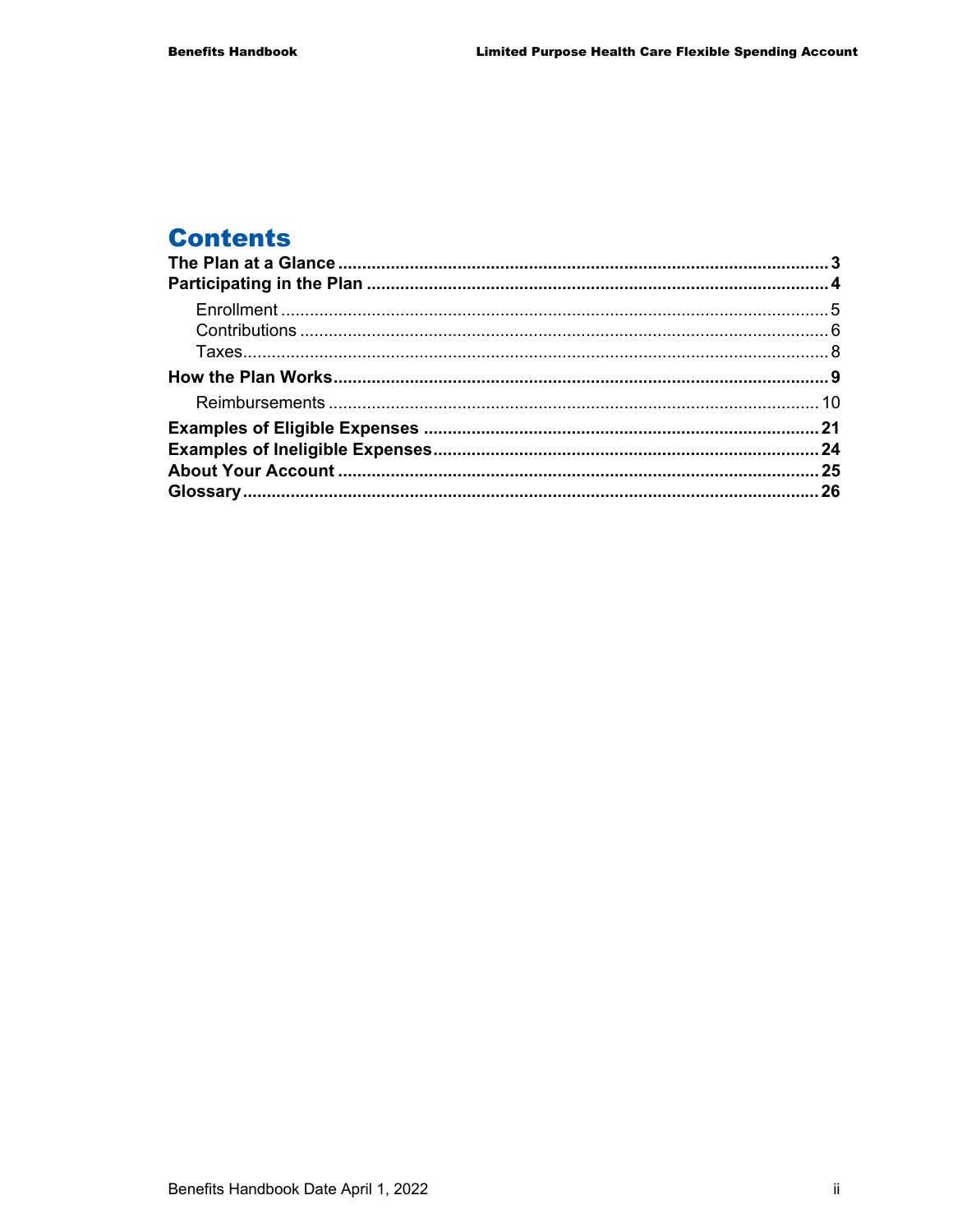# The Plan at a Glance

#### COVID-19 Related Update

On May 4, 2020, the US Department of Labor and US Department of the Treasury issued regulations regarding employee benefit plans in response to the COVID-19 National Emergency. The regulations suspend various plan administration deadlines and give employees/participants more time to file claims for benefits (including claims for reimbursement, such as run out period claims, under a Limited Purpose Health Care Flexible Spending Account) or appeal denied claims. If you have questions about how this regulatory guidance impacts your Limited Purpose Health Care Flexible Spending Account reimbursement claims, please contact Trion at +1 866 324 4087, any business day, 8:30 am to 5:30 pm, ET.

| <b>Plan Feature</b>                 | <b>Highlights</b>                                                                                                                                                                                                                                                                                                                                                                                                                                                                                                                                                                                                                                                                                                                                                                           |  |  |
|-------------------------------------|---------------------------------------------------------------------------------------------------------------------------------------------------------------------------------------------------------------------------------------------------------------------------------------------------------------------------------------------------------------------------------------------------------------------------------------------------------------------------------------------------------------------------------------------------------------------------------------------------------------------------------------------------------------------------------------------------------------------------------------------------------------------------------------------|--|--|
| <b>How the Plan</b><br><b>Works</b> | You may contribute to the Plan through payroll deductions on a before-<br>ш<br>tax basis.                                                                                                                                                                                                                                                                                                                                                                                                                                                                                                                                                                                                                                                                                                   |  |  |
|                                     | When you have reimbursable health care expenses, you can receive<br>your money back tax-free, up to the amount that you elect to contribute<br>for the year and any carryover amount.                                                                                                                                                                                                                                                                                                                                                                                                                                                                                                                                                                                                       |  |  |
| <b>Eligibility</b>                  | You are eligible if you are an employee classified on payroll as a US<br>u.<br>regular employee of Marsh & McLennan Companies or any subsidiary<br>or affiliate of Marsh & McLennan Companies (other than Marsh &<br>McLennan Agency LLC or any of its subsidiaries (MMA)).<br>You are eligible if you are an employee classified on payroll as a US<br>u,<br>regular employee of Marsh & McLennan Agency LLC - Corporate<br>(MMA-Corporate), Marsh & McLennan Agency LLC - Alaska (MMA-<br>Alaska), Marsh & McLennan Agency LLC - Northeast (MMA-Northeast),<br>Security Insurance Services of Marsh & McLennan Agency LLC or<br>Marsh & McLennan Agency LLC, Private Client Services - National<br>Region (MMA PCS - National).<br>See "Participating in the Plan" on page 4 for details. |  |  |
| <b>Enrollment</b>                   | You are eligible to enroll:<br>ш<br>within 30 days of the date you become eligible<br>during Annual Enrollment.<br>You must elect to participate each PLAN YEAR in order to participate in<br>u,<br>the Limited Purpose Health Care Flexible Spending Account.<br>You are only eligible for this plan if you enroll in the Marsh & McLennan<br>ш<br>Companies Health Savings Account.                                                                                                                                                                                                                                                                                                                                                                                                       |  |  |
| <b>Contributions</b>                | You can contribute between \$120 and \$2,750 per plan year.<br>ш                                                                                                                                                                                                                                                                                                                                                                                                                                                                                                                                                                                                                                                                                                                            |  |  |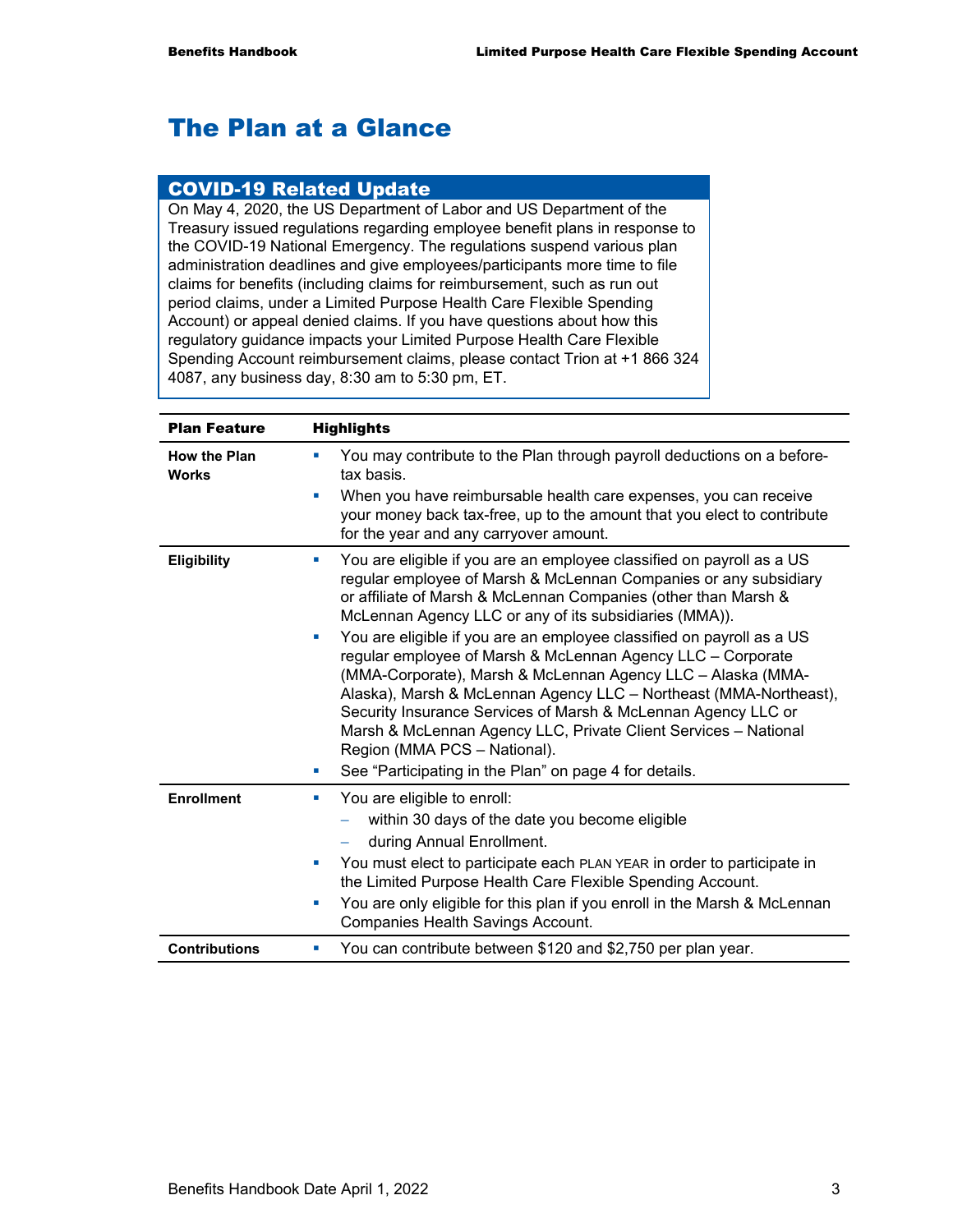| <b>Plan Feature</b>                   | <b>Highlights</b>                                                                                                                                                                                                                                                                                                                                                                                       |  |
|---------------------------------------|---------------------------------------------------------------------------------------------------------------------------------------------------------------------------------------------------------------------------------------------------------------------------------------------------------------------------------------------------------------------------------------------------------|--|
| <b>Reimbursements</b>                 | In general, the Plan will reimburse:<br>eligible dental, vision and preventive medical care expenses not<br>covered by another plan<br>and POST-DEDUCTIBLE QUALIFIED MEDICAL EXPENSES.<br>that generally would be qualified medical expenses under federal<br>tax law, and<br>that are INCURRED in the plan year for which you make contributions.                                                      |  |
| <b>Unused</b><br><b>Contributions</b> | Up to a maximum balance of \$550 will be carried over for eligible<br>ш<br>expenses incurred in the next plan year.<br>Any account balance over \$550 will be forfeited after the CLAIMS FILING<br>ш<br>DEADLINE of March 31, following the plan year.<br>You have until March 31 of the following year to submit claims for<br>ш<br>reimbursement of eligible expenses you incur during the plan year. |  |
| Contact<br><b>Information</b>         | For more information, contact:<br>Trion Spending Account Service Center (Claims Administrator)<br>2300 Renaissance Boulevard<br>King of Prussia, PA 19406<br>Phone: +1 866 324 4087<br>Fax: +1 888 788 1928<br>Website: https://trion.lh1ondemand.com<br>Marsh McLennan does not administer this plan. Trion's Flexible Spending<br>Account's decisions are final and binding.                          |  |

# Participating in the Plan

You are eligible to participate in the Limited Purpose Health Care Flexible Spending Account if you meet the eligibility requirements described in the *Participating in Spending Accounts* section.

You have to participate in the Marsh & McLennan Companies \$1,500 Deductible Plan or \$2,850 Deductible Plan and the Marsh & McLennan Companies Health Savings Account to participate in this Plan.

**Note:** If you are covered by a traditional health care flexible spending account or nonhigh deductible health plan (such as through your spouse's employer plan), you will not be eligible to contribute to the Marsh & McLennan Companies Health Savings Account, and consequently, will not be eligible to participate in this Plan.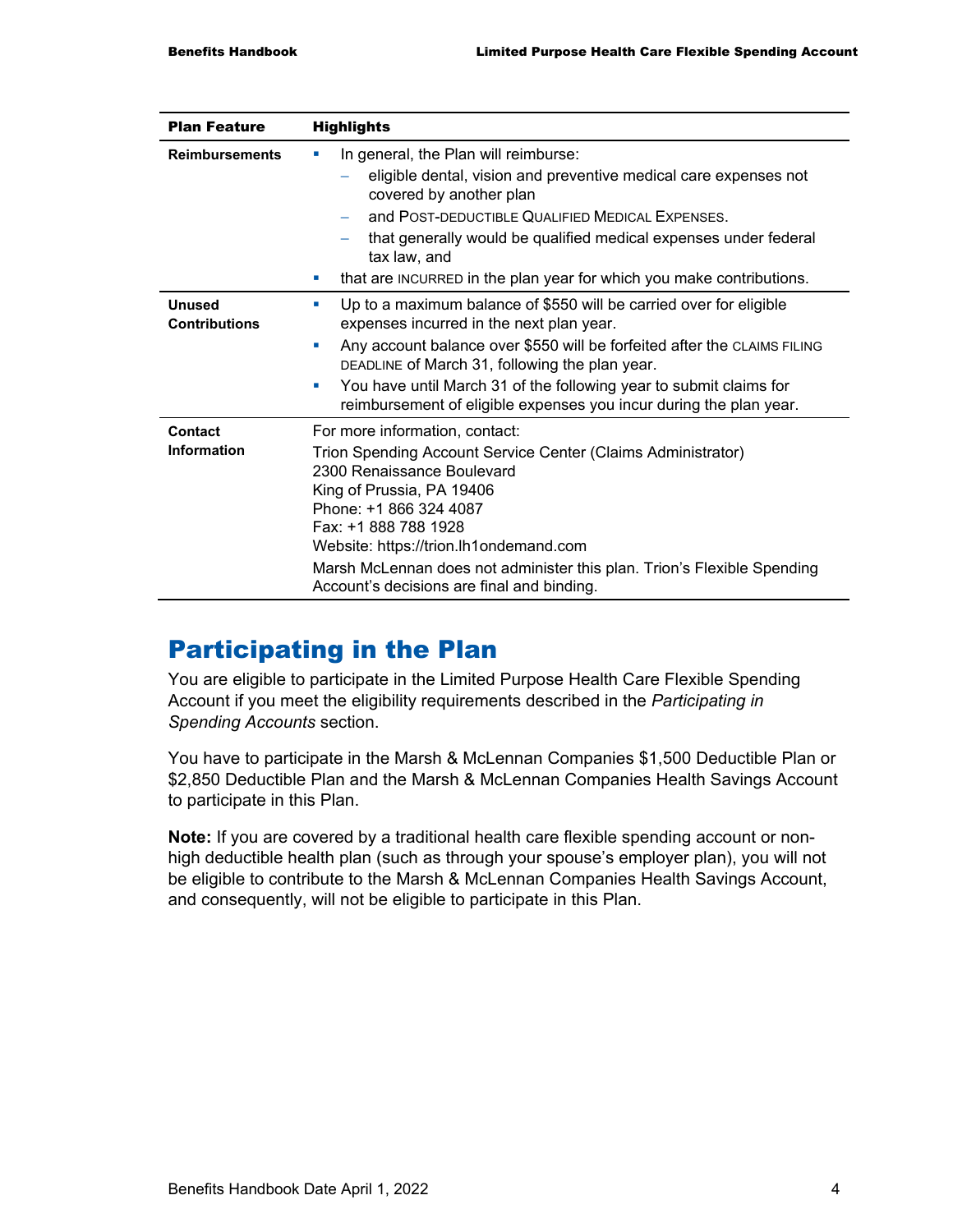#### *My spouse contributes to a health savings account; can I participate in the Limited Purpose Health Care Flexible Spending Account?*

Yes, if your spouse contributes to a health savings account you can participate in the Limited Purpose Health Care Flexible Spending Account. However, you must also participate in the Marsh & McLennan Companies \$1,500 Deductible Plan or \$2,850 Deductible Plan and the Marsh & McLennan Companies Health Savings Account to be eligible for this plan.

### *My spouse contributes to a traditional health care flexible spending account; can I participate in the Limited Purpose Health Care Flexible Spending Account?*

No, because when your spouse has traditional health care flexible spending account coverage, your expenses can be reimbursed by that plan, thus you are not eligible to contribute to the Marsh & McLennan Companies Health Savings Account. You are only eligible to participate in this Plan if you contribute to the Marsh & McLennan Companies Health Savings Account.

### **Enrollment**

To participate in this Plan, you must enroll for coverage. You may enroll:

- **•** within 30 days of the date you become eligible to participate,
- **u.** during Annual Enrollment
- within 30 days following a qualifying change in family status that makes you eligible to enroll.

You must enroll each PLAN YEAR in order to participate in the Limited Purpose Health Care Flexible Spending Account.

Enrollment procedures are described in the *Participating in Spending Accounts* section.

#### *When am I not eligible to enroll in this plan?*

You are not eligible to enroll in this Plan if:

- you are not enrolled in the Marsh & McLennan Companies \$1,500 Deductible Plan or \$2,850 Deductible Plan and the Marsh & McLennan Companies Health Savings Account,
- you are covered by a traditional health care flexible spending account, including either the Marsh & McLennan Companies Health Care Flexible Spending Account or another health care flexible spending account (e.g., through your spouse or another job), or
- you are covered by a non-high deductible health plan (e.g., through your spouse or another job).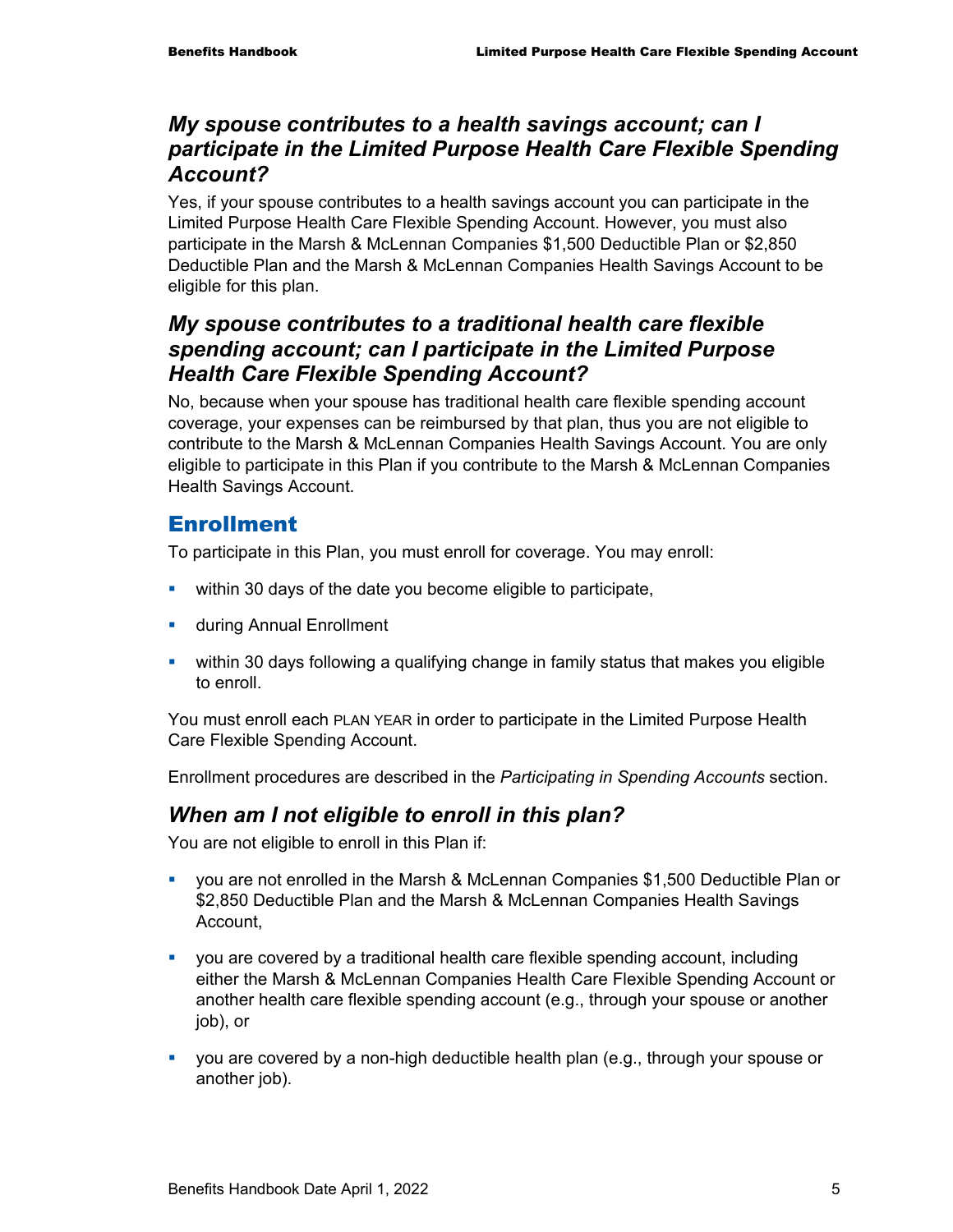# Contributions

#### COVID-19 Related Update

On May 4, 2020, the US Department of Labor and US Department of the Treasury issued regulations regarding employee benefit plans in response to the COVID-19 National Emergency. The regulations suspend various plan administration deadlines and give employees/participants more time to file claims for benefits (including claims for reimbursement, such as run out period claims, under a Limited Purpose Health Care Flexible Spending Account) or appeal denied claims. If you have questions about how this regulatory guidance impacts your Limited Purpose Health Care Flexible Spending Account reimbursement claims, please contact Trion at +1 866 324 4087, any business day, 8:30 am to 5:30 pm, ET.

#### *How do I decide how much to contribute?*

You select an amount to contribute for the plan year. You can contribute between \$120 and \$2,750 per plan year.

Since you will forfeit amounts that exceed the \$550 carryover maximum that you do not use for expenses INCURRED by December 31 (see the description of the carryover feature in "How the Plan Works" on page 9 for more information) and you cannot change the contribution election once you make it (unless you have a qualified family status change), you should carefully estimate your expenses before deciding on an amount to contribute.

You cannot be reimbursed for services that are provided before your coverage begins or after your coverage ends.

You should estimate your contributions carefully. Generally, eligible dental, vision and preventive medical care expenses are reimbursable without regard to whether you have satisfied the deductible applicable to you (that is, the individual or family deductible, depending on your level of coverage) under the Marsh & McLennan Companies \$1,500 Deductible Plan or \$2,850 Deductible Plan. Other qualified medical expenses (e.g., coinsurance, copayments) are reimbursable only if they are POST-DEDUCTIBLE QUALIFIED MEDICAL EXPENSES. See "Examples of Eligible Expenses" on page 21 and "Examples of Ineligible Expenses" on page 24 for more information.

Once you make your election for the year, you cannot make any changes, unless you have a qualified family status change and then any changes must be due to, and consistent with, the qualified family status change.

If your projected expenses change during the year, you will not be able to change your contribution election unless you have a qualified family status change. For example, if your health care provider tells you during the year that you are no longer a candidate for the LASIK eye surgery for which you had been contributing to the Limited Purpose Health Care Flexible Spending Account or is postponing a procedure to a subsequent year, you cannot reduce or stop your contributions.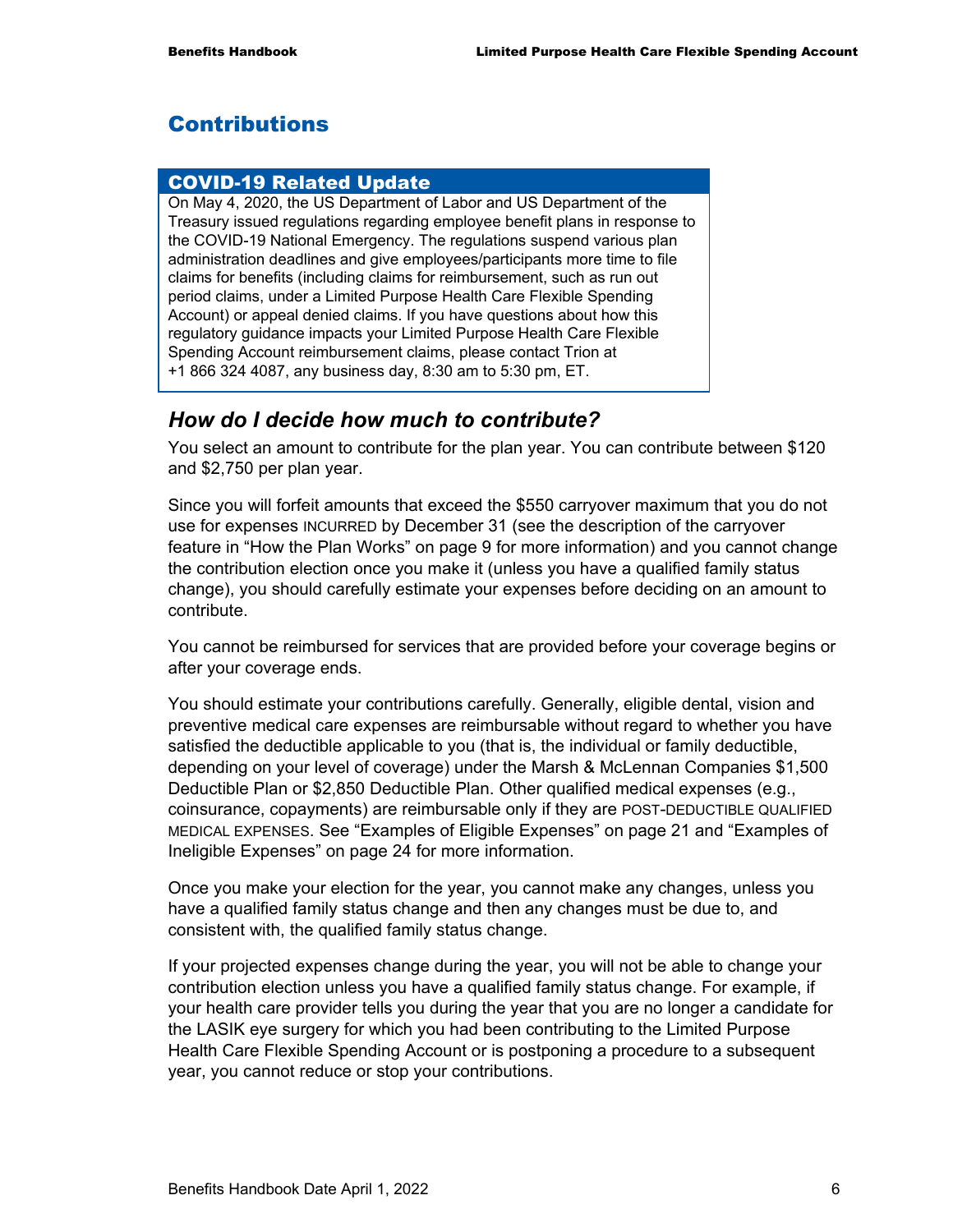### *Does the Company contribute to my Limited Purpose Health Care Flexible Spending Account?*

No, the Company does not make contributions to your account.

### *What is the minimum amount I can contribute?*

You can contribute a minimum amount of \$120 per plan year to the Plan.

#### *What is the maximum amount I can contribute?*

You can contribute a maximum amount of \$2,750 per plan year to the Plan.

### *My spouse or domestic partner contributes to his/her employer's limited purpose health care flexible spending account; is there a limit to how much I can contribute to my Limited Purpose Health Care Flexible Spending Account?*

You and your spouse or domestic partner are each limited to the maximum contribution allowed by your respective employer. You can submit a claim only once and only to one limited purpose health care flexible spending account. If you and your spouse each contribute to a limited purpose health care flexible spending account, you can only be reimbursed once for any eligible expense.

### *My spouse or domestic partner and I both work for the Company; how much can we put in the Plan?*

You and your spouse or domestic partner can each contribute up to \$2,750 per plan year to this plan.

You can submit a claim only once and only to one limited purpose health care flexible spending account. If you and your spouse each contribute to a limited purpose health care flexible spending account, you can only be reimbursed once for any eligible expense.

### *How are contributions credited to my account?*

Your contributions will be deducted on a before-tax basis each pay period and will be credited to your account. The total amount elected for the plan year is available for reimbursement at the start of the year, regardless of your contributions at the time of reimbursement.

# *When will contributions start to come out of my paycheck?*

When you first enroll as a newly eligible employee or as a result of a qualified family status change, your contributions will begin in the next available pay period after your enrollment is processed.

If you enroll during the Annual Enrollment period, your contributions will begin with the first pay period of the new plan year.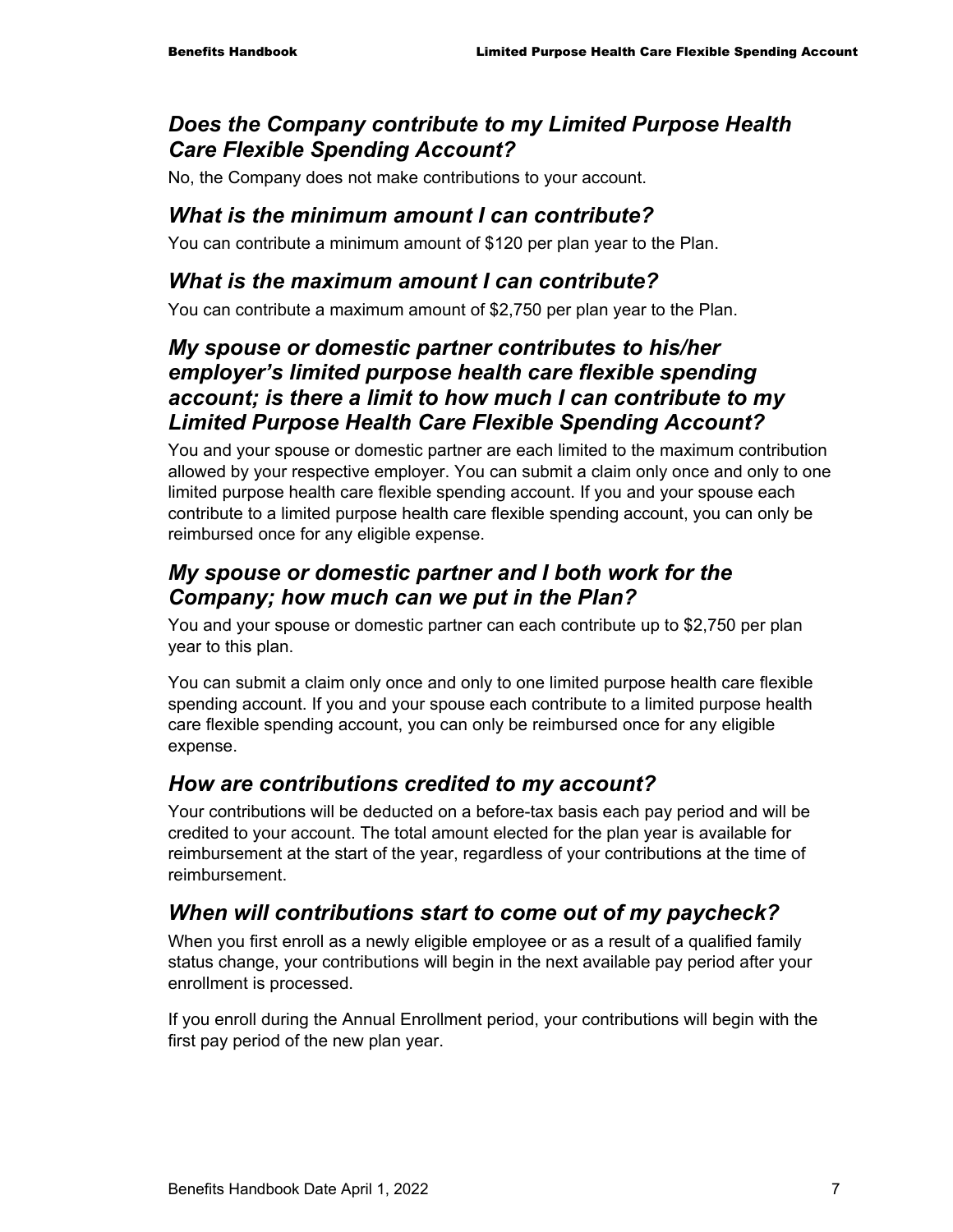### *Can I transfer contributions between my Dependent Care and Limited Purpose Health Care Flexible Spending Accounts?*

No, the IRS requires that this Plan and the Dependent Care Flexible Spending Account remain separate. You cannot transfer money between accounts or use money in one account to pay expenses related to the other account.

### *What happens to contributions in my Limited Purpose Health Care Flexible Spending Account that I haven't used by the end of the plan year?*

The Plan allows up to a maximum of \$550 of your Limited Purpose Health Care Flexible Spending Account balance to be carried over into the next plan year. In accordance with IRS rules, you will forfeit any account balance over \$550 that is not used to pay eligible expenses incurred between January 1 and December 31 of the plan year if they are not submitted by March 31.

**Example:** If you have a \$600 balance in your Limited Purpose Health Care Flexible Spending Account on December 31, 2022, \$550 of the \$600 balance will be carried over for you to use in 2023. The remaining \$50 of the \$600 balance will be forfeited unless you submit by March 31, 2023 claims for eligible expenses incurred in 2022 to use the \$50 balance.

If your participation ends during the plan year, you will not be reimbursed for expenses incurred after the date your participation ends (for example, after your employment ends, unless you continue participation through COBRA). You will, however, have until March 31 of the following plan year to submit for reimbursement eligible expenses you incurred during the plan year while you were participating.

If you were participating in the HEALTH FSA solely from the prior plan year's carryover funds, you are not eligible to continue participation through COBRA. You will, however, have until March 31 of the following plan year to submit reimbursement for eligible expenses you incurred during the plan year while you were participating.

#### Taxes

See the *Participating in Spending Accounts* section for more information about taxes.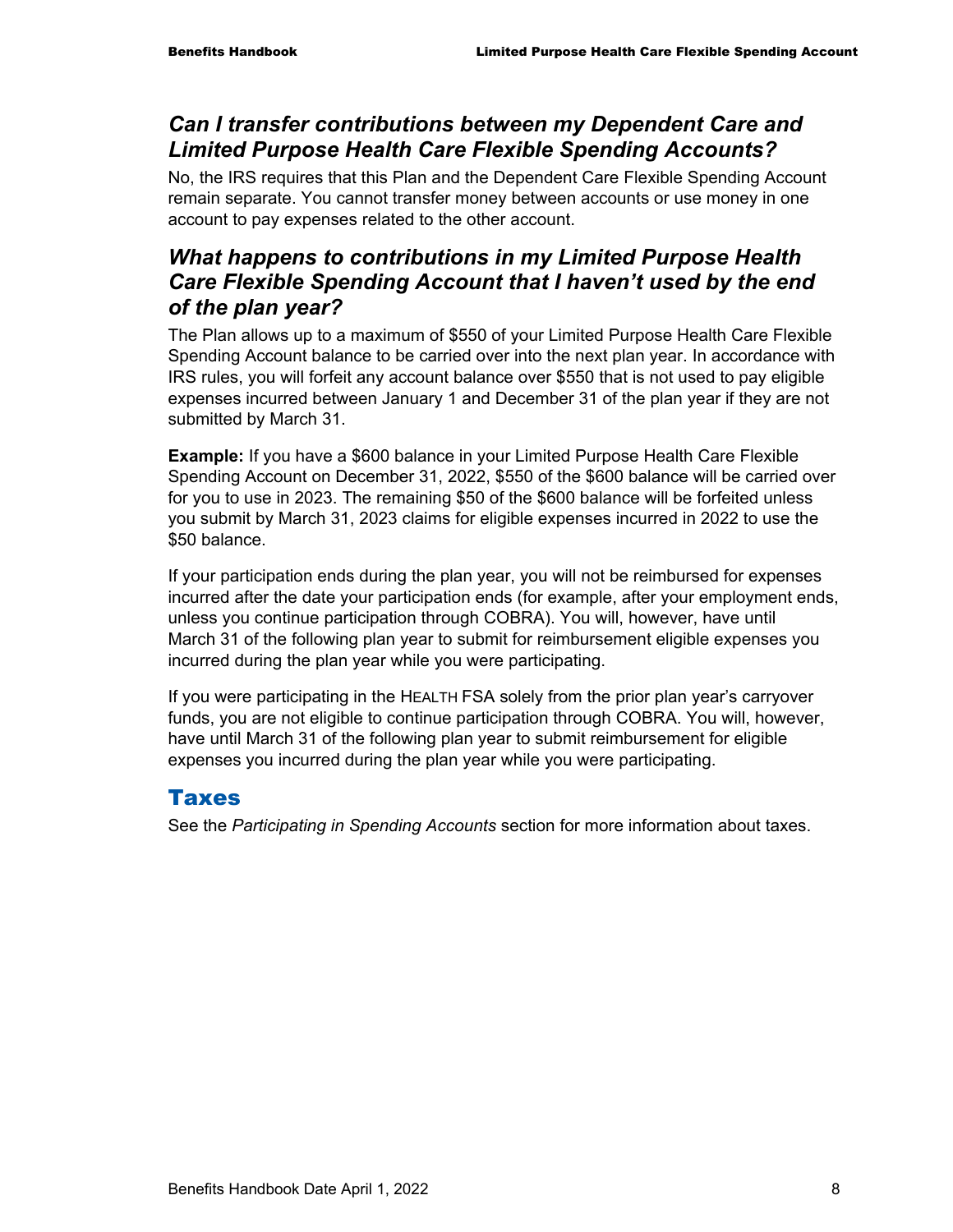# How the Plan Works

#### COVID-19 Related Update

On May 4, 2020, the US Department of Labor and US Department of the Treasury issued regulations regarding employee benefit plans in response to the COVID-19 National Emergency. The regulations suspend various plan administration deadlines and give employees/participants more time to file claims for benefits (including claims for reimbursement, such as run out period claims, under a Limited Purpose Health Care Flexible Spending Account) or appeal denied claims. If you have questions about how this regulatory guidance impacts your Limited Purpose Health Care Flexible Spending Account reimbursement claims, please contact Trion at +1 866 324 4087, any business day, 8:30 am to 5:30 pm, ET.

You may contribute to the Plan through payroll deductions on a before-tax basis. When you have reimbursable health care expenses, you can receive your money back taxfree, up to the amount you elect to contribute for the year. You are reimbursed for eligible expenses that are not covered by another plan.

The Limited Purpose Health Care Flexible Spending Account can only reimburse eligible dental, vision and preventive medical care expenses that are not covered by another plan. Other qualified medical expenses are only reimbursable if they are POST-DEDUCTIBLE QUALIFIED MEDICAL EXPENSES.

You contribute to the Limited Purpose Health Care Flexible Spending Account over a 12 month PLAN YEAR, from January 1 to December 31 (or fewer months, if you start or stop participating during the plan year as the result of a qualified family status change). You may use your Limited Purpose Health Care Flexible Spending Account to pay for eligible expenses INCURRED during the plan year.

You have until March 31 of the following plan year to submit for reimbursement eligible expenses you incurred during the plan year.

The Plan generally allows a maximum of \$550 of your Limited Purpose Health Care Flexible Spending Account unused balance to be carried over into the next plan year to be used for eligible expenses. **In accordance with IRS rules, you will forfeit any amount that exceeds the maximum \$550 carryover amount that is not used to pay eligible expenses incurred by December 31 (and submitted by March 31).** 

**Example:** You can use your 2022 Limited Purpose Health Care Flexible Spending Account to be reimbursed for eligible expenses incurred between January 1 and December 31, 2022 (the plan year). You must submit claims for those expenses no later than March 31, 2023. If you have a \$600 balance in your Limited Purpose Health Care Flexible Spending Account on December 31, 2022, \$550 of the \$600 balance will be carried over for you to use in 2023. The remaining \$50 of the \$600 balance will be forfeited unless you submit by March 31, 2023 claims for eligible expenses incurred in 2022 to use the \$50 balance.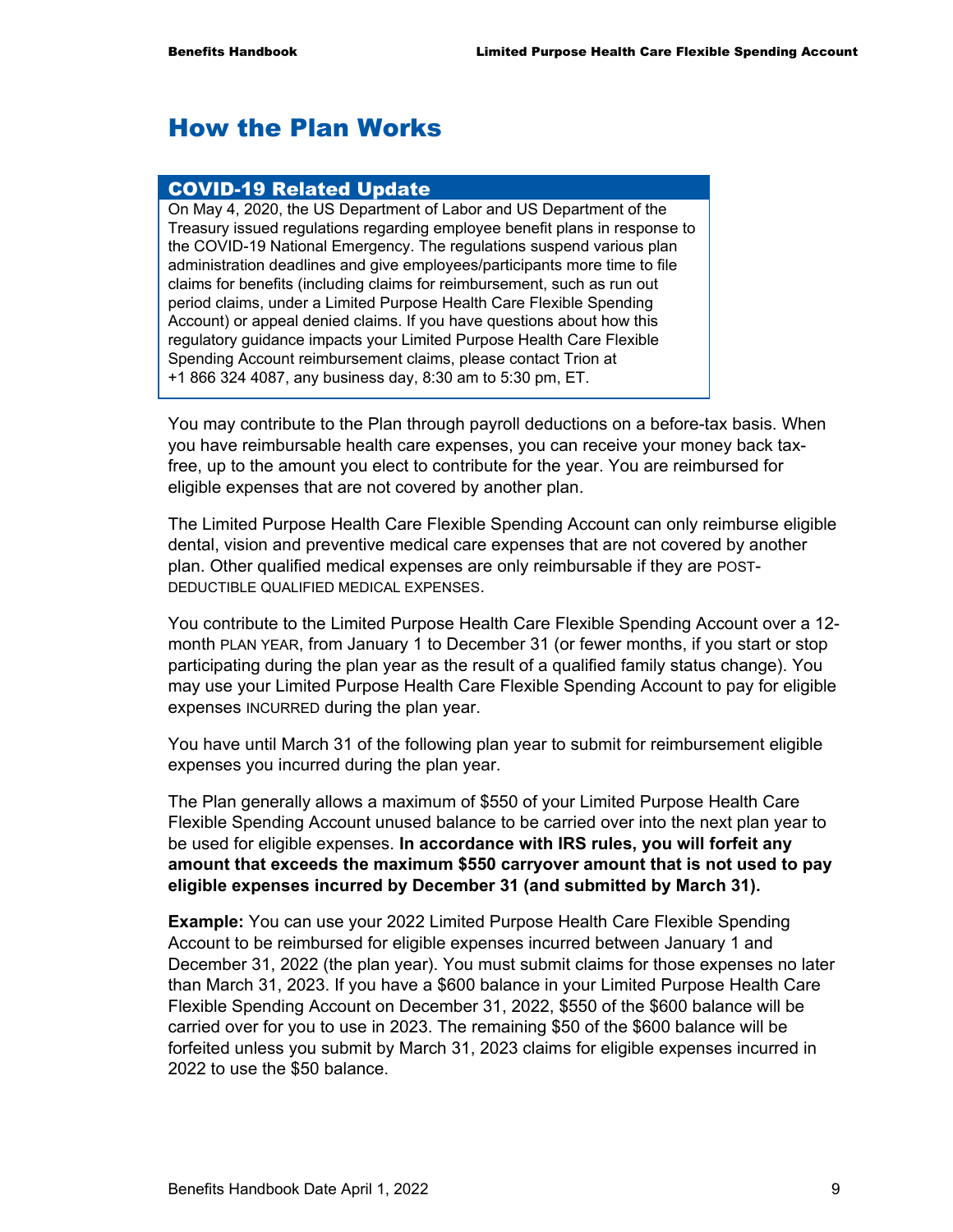For examples of IRC Section 213 qualified medical expenses, see IRS Publication 502, which is available at www.irs.gov or by calling the IRS at +1 800 829 3676. Note that certain items listed in Publication 502 may not qualify for Limited Purpose Health Care Flexible Spending Account reimbursement, such as premiums for dental or vision insurance. In addition, Publication 502 does not specifically address all of the requirements of Limited Purpose Health Care Flexible Spending Accounts, including Post-Deductible Qualified Medical Expenses (see "Examples of Eligible Expenses" and "Examples of Ineligible Expenses" for more information). You may also contact the Claims Administrator for information about reimbursable qualified medical expenses.

#### Reimbursements

#### COVID-19 Related Update

On May 4, 2020, the US Department of Labor and US Department of the Treasury issued regulations regarding employee benefit plans in response to the COVID-19 National Emergency. The regulations suspend various plan administration deadlines and give employees/participants more time to file claims for benefits (including claims for reimbursement, such as run out period claims, under a Limited Purpose Health Care Flexible Spending Account) or appeal denied claims. If you have questions about how this regulatory guidance impacts your Limited Purpose Health Care Flexible Spending Account reimbursement claims, please contact Trion at +1 866 324 4087, any business day, 8:30 am to 5:30 pm, ET.

In general, the Plan will reimburse:

- **EXE** eligible dental, vision and preventive medical care expenses not covered by another plan and
- **POST-DEDUCTIBLE QUALIFIED MEDICAL EXPENSES and**
- that generally would be qualified medical expenses under federal tax law, and
- **that are INCURRED in the PLAN YEAR for which you make contributions.**

For examples of IRC Section 213 qualified medical expenses, see IRS Publication 502, which is available at www.irs.gov or by calling the IRS at +1 800 829 3676. Note that certain items listed in Publication 502 may not qualify for Limited Purpose Health Care Flexible Spending Account reimbursement, such as premiums for dental or vision insurance. In addition, Publication 502 does not specifically address all of the requirements of Limited Purpose Health Care Flexible Spending Accounts, including post-deductible qualified medical expenses (see "Examples of Eligible Expenses" on page 21 and "Examples of Ineligible Expenses" on page 24 for more information). You may also contact the Claims Administrator for information about reimbursable qualified medical expenses.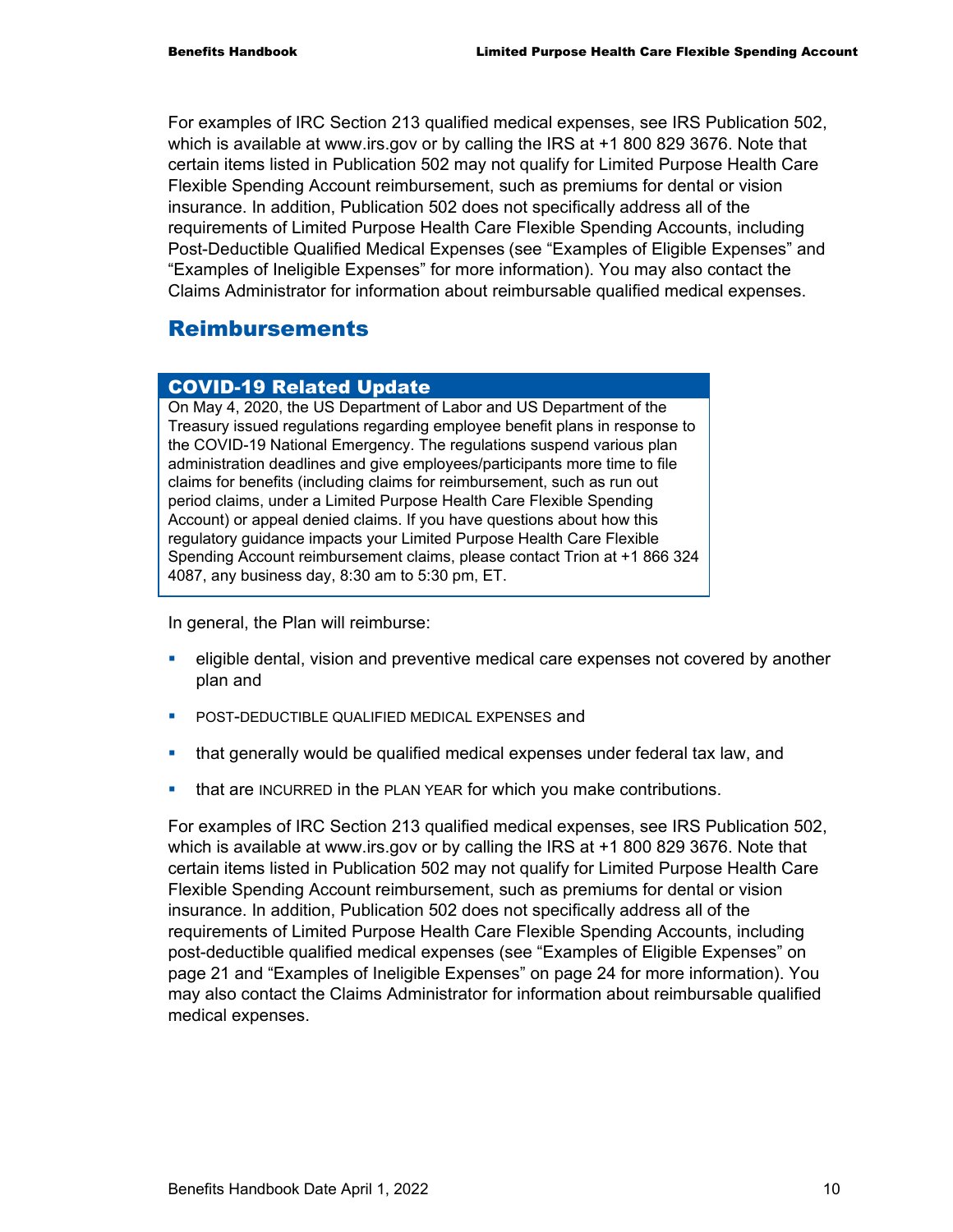#### *Who are the qualifying family members whose expenses may be reimbursed?*

According to the IRS, a qualifying family member includes any person who qualifies for tax-free health plan benefits, including any of the following individuals:

- vour spouse
- a person for whom you can claim an exemption on your federal taxes
- **a** person who meets all of the following criteria:
	- − is your child (by birth or adoption), stepchild or foster child; your sibling or, stepsibling; or the descendant of your child, stepchild, foster child or sibling
	- − lives with you for more than half the year
	- − doesn't provide more than half his or her own support for the year
	- − has not reached or will not reach the age of 27 at the end of the Plan Year
	- − is either a US citizen, national, or resident; a resident of Canada or Mexico; or a child being adopted by a US citizen or national who shares that individual's home as a member of the household
- another person (e.g., relative, domestic partner, same-sex spouse) who meets all of the following criteria:
	- − receives more than half of his or her support from you during the calendar year
	- − can't be claimed as anyone's "qualifying child" dependent
	- − is your relative or, if the person is not your relative, he or she must live with you for the entire calendar year as a member of your household (except for temporary reasons such as vacation, military service or education) and the relationship cannot be in violation of local law
	- is either a US citizen, national, or resident; a resident of Canada or Mexico; or a child being adopted by a US citizen or national who shares that individual's home as a member of the household

You can be reimbursed for eligible expenses for you, your spouse or your qualifying family members.

Unless your domestic partner or his or her children qualify for tax-free health plan benefits (as described above), the federal government does not permit you to use health care flexible spending accounts for eligible expenses incurred by your domestic partner or his or her children.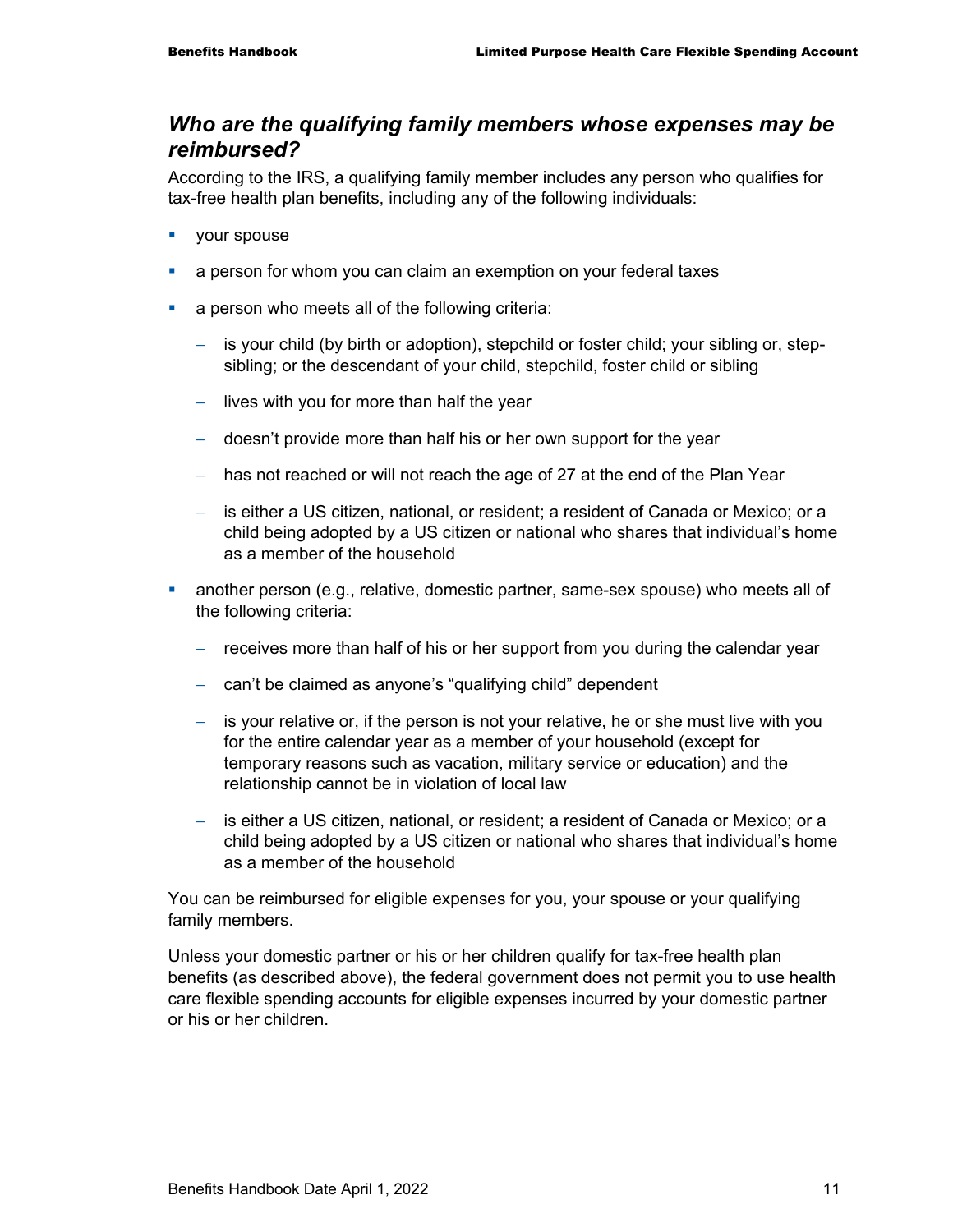#### *How do I get Limited Purpose Health Care Flexible Spending Account reimbursements?*

There are several ways for you to be reimbursed for eligible Limited Purpose Health Care Flexible Spending Account expenses:

- You can use the Prepaid MasterCard® at point of service to pay for eligible dental and vision expenses without needing to submit claims. When you use the Prepaid MasterCard<sup>®</sup> at a qualifying provider, the funds are automatically deducted from your Limited Purpose Health Care Flexible Spending Account for payment. Using the Prepaid MasterCard® reduces out-of-pocket payments and paperwork, as well as the need to wait for reimbursement checks.
	- If you participate in the Health Savings Account and the Plan and use the Prepaid MasterCard® to pay for eligible dental or vision expenses at a provider who is not a qualifying provider, the cost of the expense will be deducted from your Health Savings Account. If you prefer to use your Limited Purpose Health Care Flexible Spending Account to pay for eligible dental or vision expenses at a provider who is not a qualifying provider, you can pay out-of-pocket and submit a claim for reimbursement.
	- − You cannot use the Prepaid MasterCard<sup>®</sup> to pay for eligible preventive medical care expenses or post-deductible qualified medical expenses. Instead, you must submit a claim for reimbursement.
- You can submit a claim for reimbursement either online at the Spending Account Service Center, mobile app (Spending Account Mobile Center for your Android or iPhone (also compatible with iPad® and iPod touch®)), by fax at +1 888 788 1928 or by mail.
- In order to be reimbursed for post-deductible qualified medical expenses, you must submit a claim form along with an EXPLANATION OF BENEFITS. You cannot use the Prepaid MasterCard® for these expenses.

#### **Claims Submission by Mail:**

Spending Account Service Center FSA Claims Processing 2300 Renaissance Boulevard King of Prussia, PA 19406

**Note:** Medical expenses (other than eligible preventive medical care expenses) incurred **before** you have satisfied the deductible applicable to you (that is, the individual or family deductible, depending on your level of coverage) under the Marsh & McLennan Companies \$1,500 Deductible Plan or \$2,850 Deductible Plan cannot be reimbursed from the Limited Purpose Health Care Flexible Spending Account, even if the expense is not covered by the Marsh & McLennan Companies \$1,500 Deductible Plan or \$2,850 Deductible Plan. If you are requesting reimbursement post-deductible qualified medical expenses, you will have to provide an Explanation of Benefits to confirm that your deductible has been met.

You should keep copies for your records.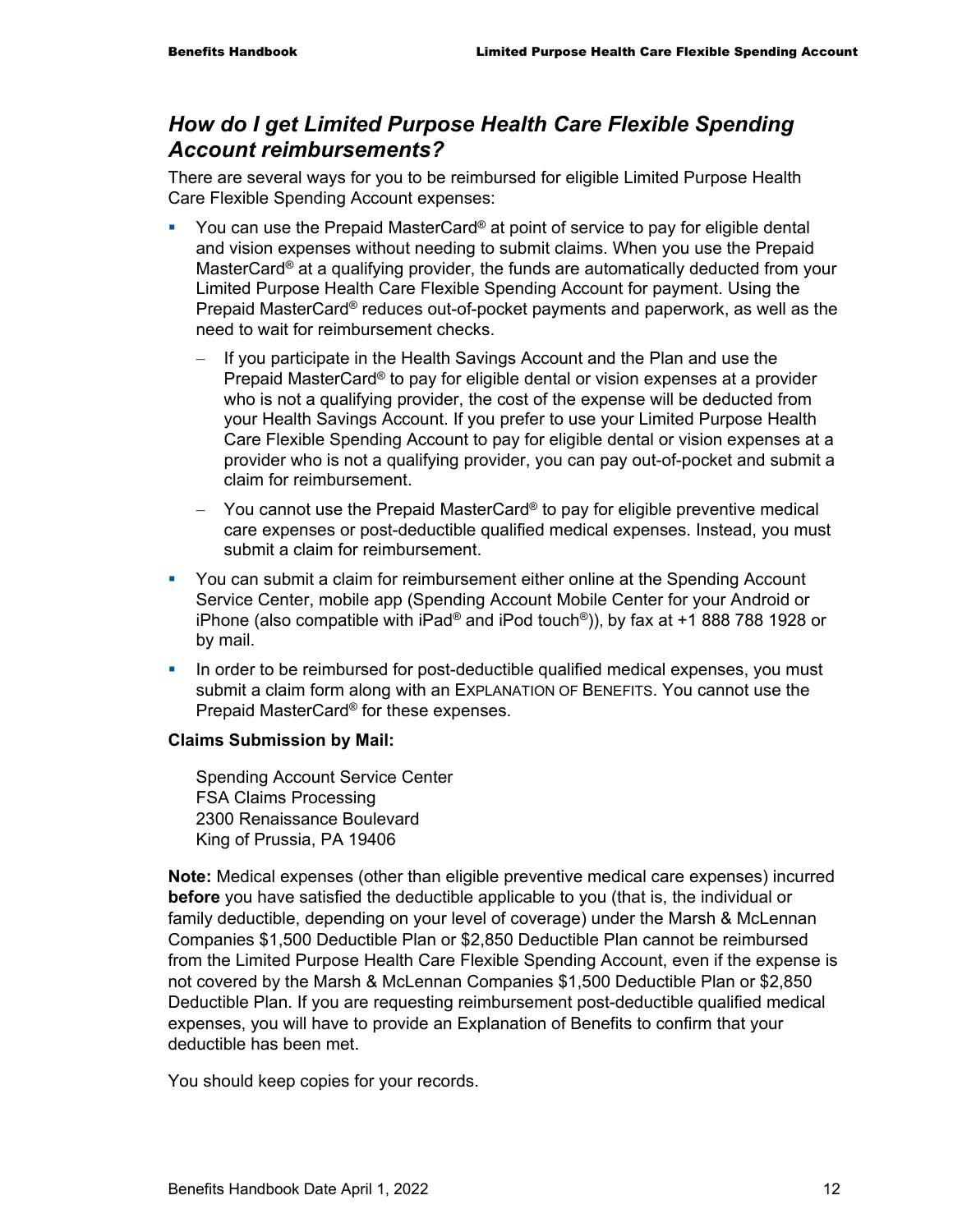#### *What is the Prepaid MasterCard®?*

The Prepaid MasterCard® is a special-purpose MasterCard**®** that gives you a way to pay for eligible dental and vision expenses without needing to submit claims. The Prepaid MasterCard® lets you electronically access the amount you elected to contribute to your Limited Purpose Health Care Flexible Spending Account at qualifying providers.

Trion will provide two (2) Prepaid MasterCards®, which will be loaded with your Limited Purpose Health Care Flexible Spending Account election. Additional or replacement cards are available for a \$10.00 fee (come in packages of 2 cards) charged directly to your account. If you participate in more than one account, the fee would be charged first to your Limited Purpose Health Care Flexible Spending Account, then your Dependent Care Flexible Spending Account before being charged to your Health Savings Account

#### *How does the Prepaid MasterCard® work?*

The Prepaid MasterCard® works like a debit card, with your account balance stored on it. When you use the Prepaid MasterCard®, the amount of the eligible dental and vision expenses will be deducted automatically from your Limited Purpose Health Care Flexible Spending Account and will be electronically transferred to the provider/merchant. There are no monthly bills and no interest. The total amount you elected for the plan year is available for reimbursement at the start of the year, regardless of your contributions at the time of reimbursement.

#### *Who issues the reimbursements?*

Reimbursements are issued by the Claims Administrator. You can submit your eligible expenses for reimbursement at any time after you incur the expense, provided that you submit your claim for reimbursement before the claims submission deadline of March 31 of the following plan year.

### *Where can I get a Limited Purpose Health Care Flexible Spending Account Claim Form?*

Forms can be found on the Claims Administrator's website or requested from the Claims Administrator by calling +1 866 324 4087.

#### *How is the reimbursement paid from my account?*

For eligible expenses that are not reimbursed by using the Prepaid MasterCard®, such as preventive medical care expenses and Post-Deductible Qualified Medical Expenses, you must submit a claim for reimbursement. The Claims Administrator will reimburse eligible expenses directly to you from your Limited Purpose Health Care Flexible Spending Account. The Claims Administrator will do one of the following:

 deposit your reimbursement amount directly into your checking or savings account. To establish direct deposit of your reimbursement, you will need to provide your direct deposit information to the Claims Administrator by completing a Direct Deposit Authorization Form, accessible online through the Trion Spending Account Service Center.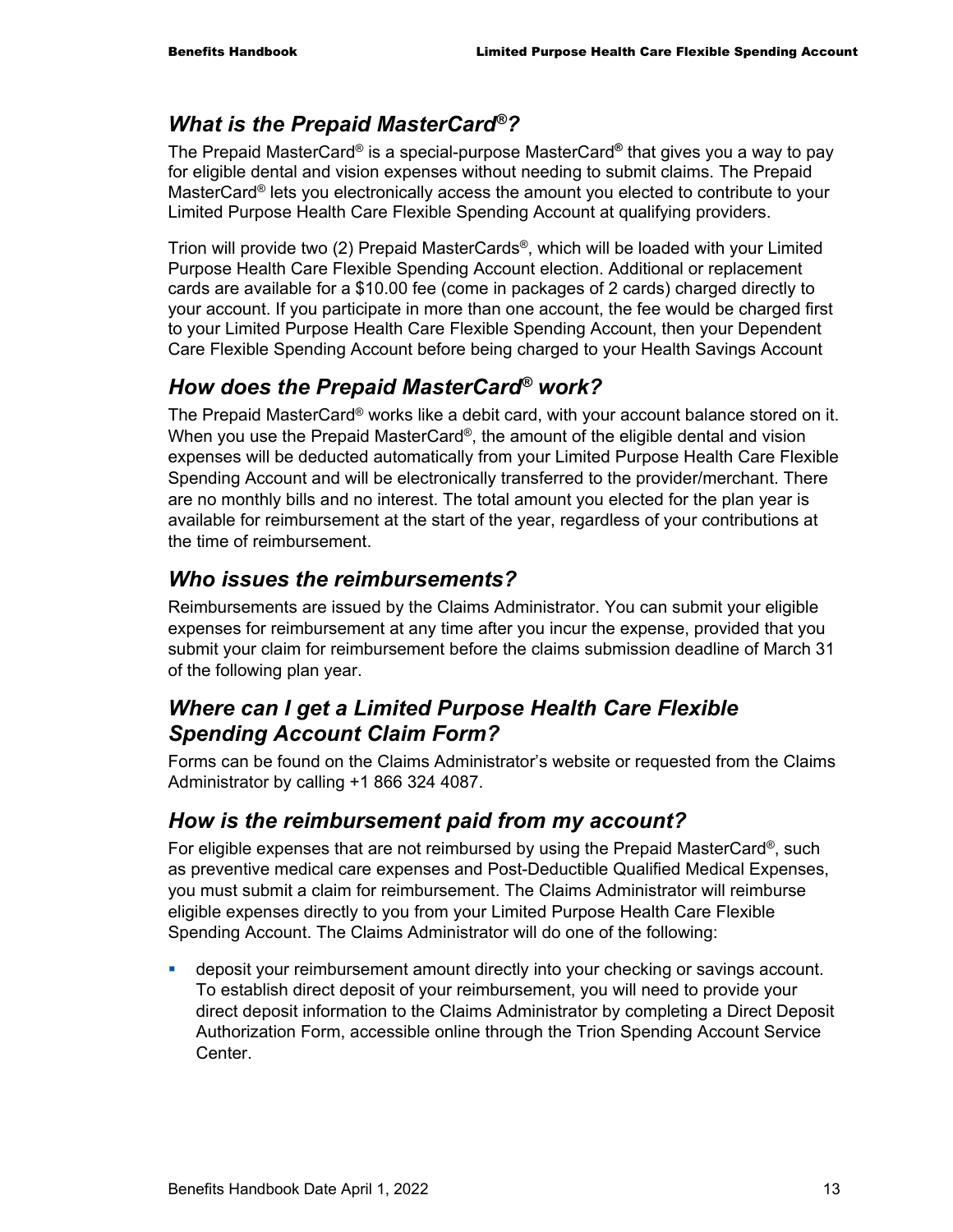send your check to your home address if you do not have direct deposit on file with the Claims Administrator.

Your first reimbursement may be paid by check while the Claims Administrator authenticates your bank information for direct deposit.

#### *How long does it take for claims to be processed?*

Reimbursements are processed within three to four business days of the Claims Administrator's receipt of the completed claim form and required documentation.

#### *Do I need a minimum amount of expenses before I can be reimbursed?*

No. There is no minimum amount of expenses when submitting a claim for reimbursement.

#### *How much can I be reimbursed?*

The total amount elected for the plan year is available for reimbursement at the start of the year, regardless of your contributions at the time of reimbursement. You can be reimbursed up to your account balance, which is the total amount you elected for the plan year minus the amount you have already been reimbursed.

#### *What if the amount of my expense is more than I currently have in my account?*

Eligible expenses are reimbursed from your account balance, which is the total amount you elected for the plan year minus the amount you have already been reimbursed.

### *Can I be reimbursed before I pay my provider?*

Yes, but you must submit documentation confirming that services were rendered including dates of service, services rendered and your cost for these services (such as an itemized statement from your provider or an Explanation of Benefits from the insurer) before you can be reimbursed for eligible expenses.

Keep in mind that qualified medical expenses are only reimbursable if they are preventive or post-deductible qualified medical expenses.

#### *Can I pay my provider directly if my provider does not accept the Prepaid MasterCard® as a form of payment?*

Yes, but you must submit documentation confirming that services were rendered including dates of service, services rendered and your cost for these services (such as an itemized statement from your provider or an EXPLANATION OF BENEFITS from the insurer) before you can be reimbursed for eligible expenses. When you submit your claim, you may opt to have your payment sent to "Someone Else" and submit your providers name, address, the patient's full name and your account number at the provider's office during the transaction. Once your claim is approved, the reimbursement process will send a check from your Limited Purpose Health Care Flexible Spending Account directly to your provider's office to pay for your eligible item or service.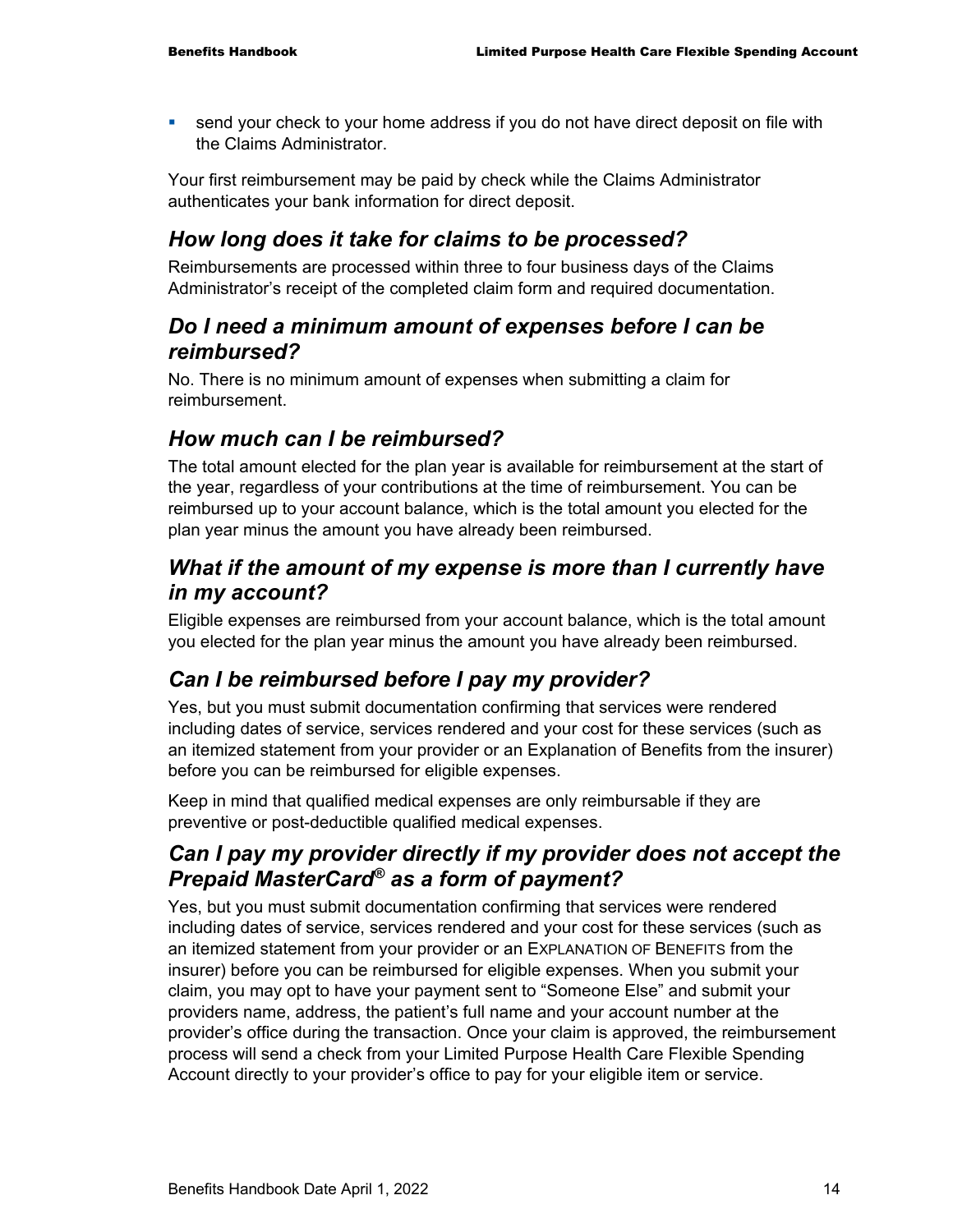#### *Can I be reimbursed for expenses incurred before I meet my Marsh & McLennan Companies \$1,500 Deductible Plan or \$2,850 Deductible Plan deductible?*

You can be reimbursed for eligible dental, vision and preventive medical care expenses incurred before you have satisfied the deductible applicable to you (that is, the individual or family deductible, depending on your level of coverage) under the Marsh & McLennan Companies \$1,500 Deductible Plan or \$2,850 Deductible Plan. Other qualified medical expenses can only be reimbursed if they are post-deductible qualified medical expenses. The Prepaid MasterCard® cannot be used for preventive medical care expenses or postdeductible qualified medical expenses. If you prefer to use your Limited Purpose Health Care Flexible Spending Account to pay for preventive medical care expenses and postdeductible qualified medical expenses, you can pay out-of-pocket and submit a claim for reimbursement.

#### *Are there different deductibles depending on the level of medical coverage I elect?*

Yes, your deductible is different depending on whether you elect Employee-Only, Employee + Spouse/Domestic Partner, Employee + Child(ren), or Employee + Family coverage under the Marsh & McLennan Companies \$1,500 Deductible Plan or \$2,850 Deductible Plan. The individual deductibles apply to Employee-Only coverage, and the family deductibles apply to all coverage levels except Employee-Only. Please see the applicable section of the Benefits Handbook for the \$1,500 Deductible Plan or \$2,850 Deductible Plan for more information about deductibles and how each plan determines whether you or a family member has satisfied the applicable deductible.

### *Do post-deductible qualified medical expenses have to be incurred after I meet my deductible or submitted after I meet my deductible?*

Yes. Post-deductible qualified medical expenses must be incurred after you have satisfied the deductible applicable to you (that is, the individual or family deductible, depending on your level of coverage) under the Marsh & McLennan Companies \$1,500 Deductible Plan or \$2,850 Deductible Plan. For example, let's say you meet your Marsh & McLennan Companies \$1,500 Deductible Plan or \$2,850 Deductible Plan deductible on October 1. You went to the doctor on September 15 for a non-preventive care visit and, on October 15 you submit a claim to your Limited Purpose Health Care Flexible Spending Account for your expenses related to that office visit. That claim would not be reimbursable from your Limited Purpose Health Care Flexible Spending Account since the expense for the office visit was incurred on September 15, before you met your deductible.

**Note:** Expenses are treated as having been "incurred" when the care or service is provided, not when you are billed or pay for it.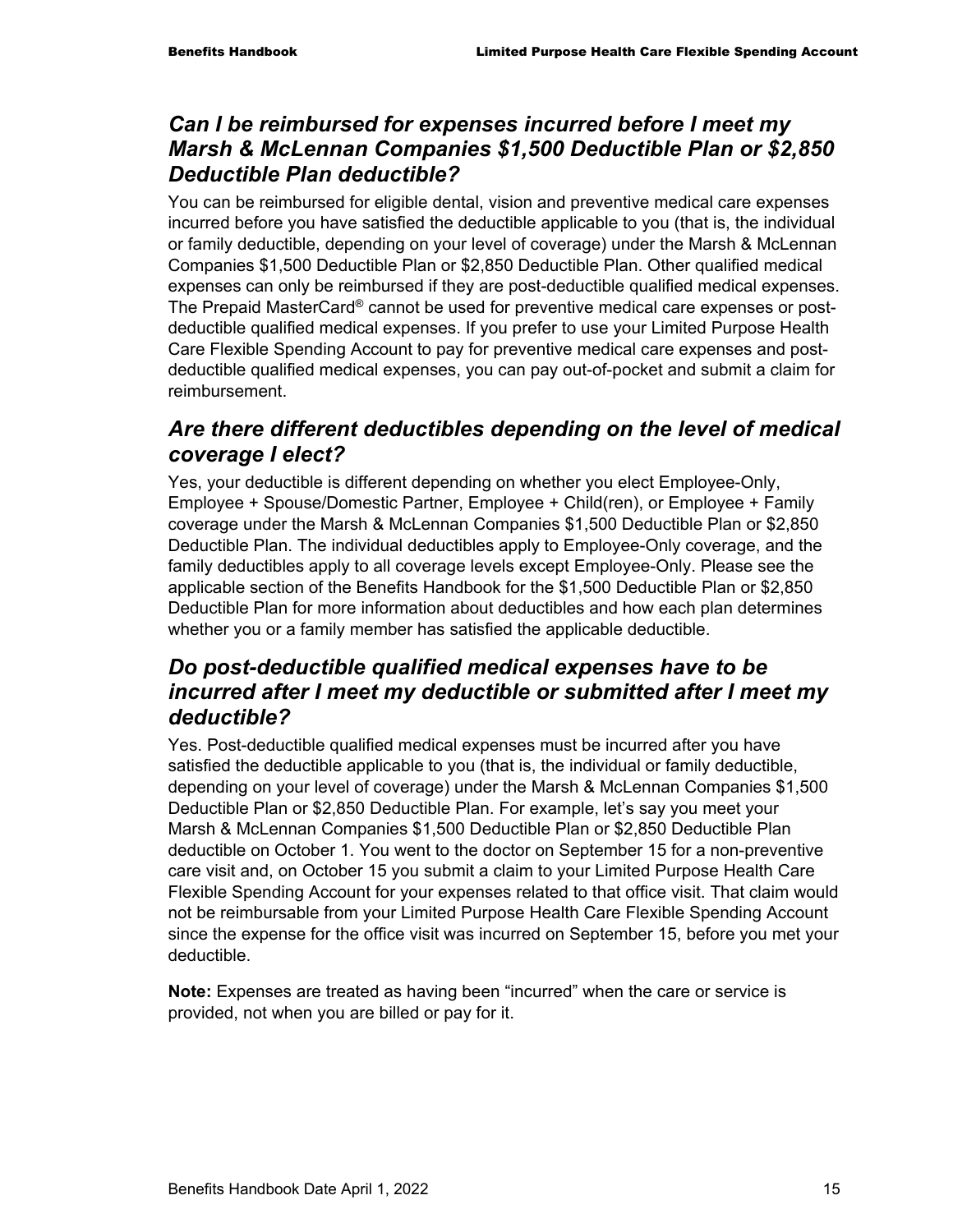#### *Can I be reimbursed for expenses incurred before participation in the Plan?*

No, expenses incurred before your participation begins cannot be reimbursed.

### *How often can I request reimbursement?*

You can submit your expenses for reimbursement as often as you would like, provided that you submit your claim for reimbursement before the claims submission deadline of March 31 of the following plan year.

#### *If I use the Prepaid MasterCard® for a health care expense(s), am I required to prove that my expenses qualify as eligible health care expenses?*

Yes, all purchases with the Prepaid MasterCard® are required to be "substantiated," or verified as an eligible health care expense. There are some ways in which your eligible health care expense(s) are automatically substantiated in compliance with IRS regulations. These include co-pay matching SUBSTANTIATION, claims auto-substantiation, and IIAS-Certified Merchant pharmacies.

If a Prepaid MasterCard® purchase cannot be verified by one of the automatic substantiation methods, the IRS requires that you submit itemized receipts to verify that the purchase was eligible for reimbursement under the HEALTH FSA.

## *What happens if my Prepaid MasterCard® expense is not automatically substantiated?*

You will receive a Receipt Request letter from the Claims Administrator, Trion, requesting you to submit an itemized receipt or Explanation of Benefits (EOB) for each unsubstantiated expense. Documentation must include the merchant or provider name, service received or item purchased, date of service or date of purchase, description of the expense and the amount of the expense.

You will have 30 days from the date of the letter to submit your documentation to Trion. If you fail to submit documentation within the 30 day period, you will be sent a second Receipt Request letter from Trion. You will then have 60 days to submit your documentation to Trion.

### *What happens if I submit documentation to substantiate my Prepaid MasterCard® expense(s) and more information is requested?*

If you submit documentation to substantiate the expense(s) and Trion requires more information to make an eligibility determination, you will be sent a Request for More Information (RMI) letter from Trion. You will then have an additional 30 days to submit your additional documentation to Trion.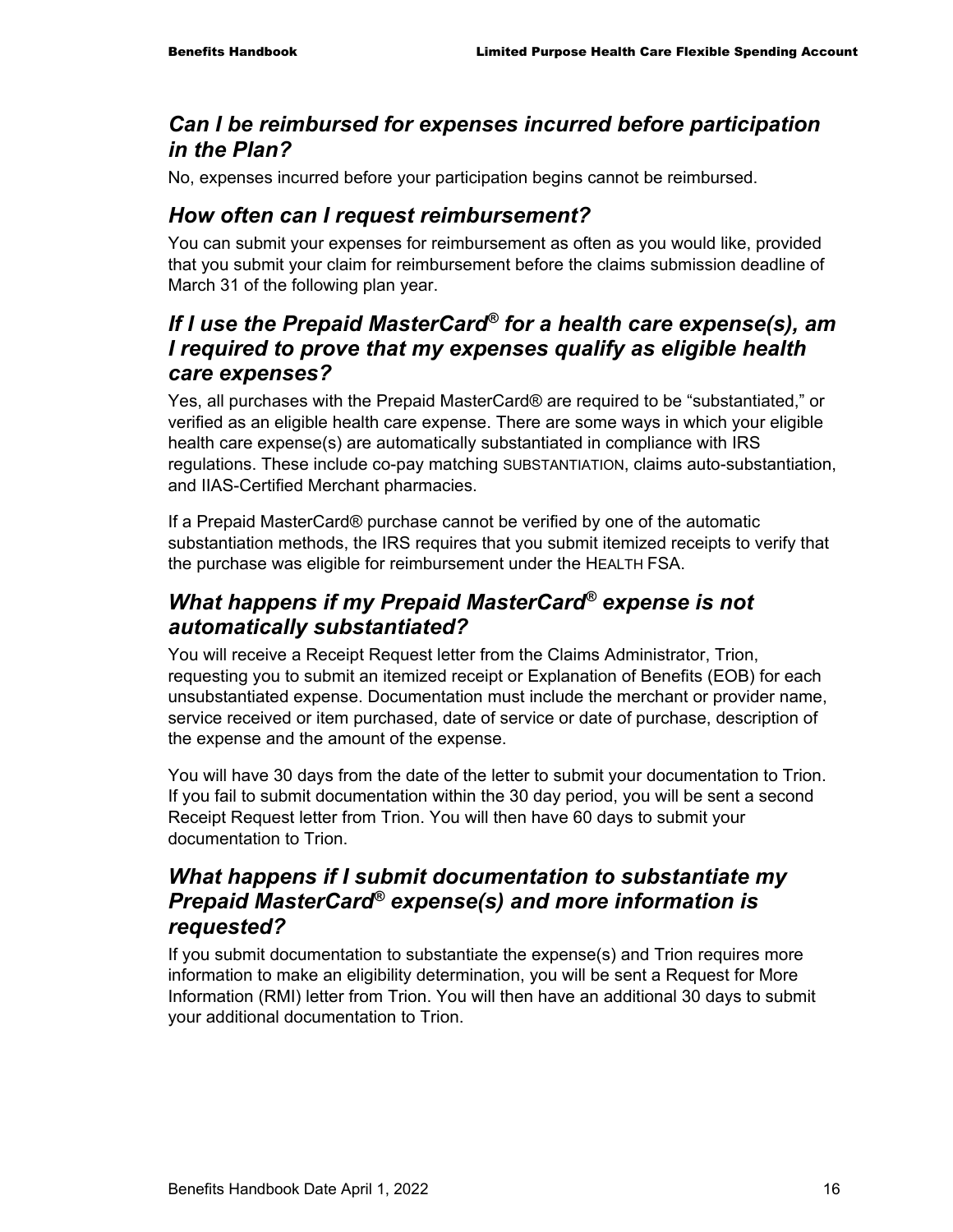### *What happens if I submit documentation to substantiate my Prepaid MasterCard® expense(s) and the expense is determined to be ineligible?*

If you submit documentation to substantiate the expense(s) and Trion determines the expense(s) is ineligible, you will be sent an Ineligible Notice letter from Trion. You will then have 30 days to submit a repayment check to Trion. If you fail to repay the expense to the Plan, the expense will be reported to the Internal Revenue Service as taxable income to you.

# *What happens if I do not have documentation to submit for my Prepaid MasterCard® expense?*

If documentation is not available, you may send a check payable to Trion for the expense amount. These monies will be applied to your Health FSA for future reimbursement of eligible expenses. Alternatively, if you have a different eligible expense that was paid out of pocket, you may submit an itemized receipt for it to offset the payment for the expense for which you do not have the necessary documentation.

## *What happens if I am not able to substantiate or repay my Prepaid MasterCard® expense(s) within the specified timeframe?*

Your Prepaid MasterCard® will be temporarily suspended (i.e., cannot be used for further purchases) until the required documentation or repayment check is received and the claim(s) have been verified by Trion.

Once your Prepaid MasterCard® has been suspended, you won't be able to use your Prepaid MasterCard® for purchases. However, if you need to purchase items during this suspension period, you can still submit a claim reimbursement request form, either online at the Spending Account Service Center, on the mobile app, by fax or by mail.

If you fail to substantiate an expense or otherwise repay the expense to the Plan, the expense will be reported to the Internal Revenue Service as taxable income to you.

### *What happens if my Prepaid MasterCard® is suspended and then I submit documentation to substantiate my Prepaid MasterCard® expense(s)?*

If your Prepaid MasterCard® has been suspended, and you then send in the necessary documentation to prove the expense's eligibility and it is deemed to be an eligible expense, your Prepaid MasterCard® will be reactivated and available for use.

# *What happens if my Prepaid MasterCard® is suspended and then I submit a check to repay the Prepaid MasterCard® expense(s)?*

If your Prepaid MasterCard® has been suspended, and you then send in a repayment check for the ineligible expense(s), your Prepaid MasterCard® will be reactivated and available for use.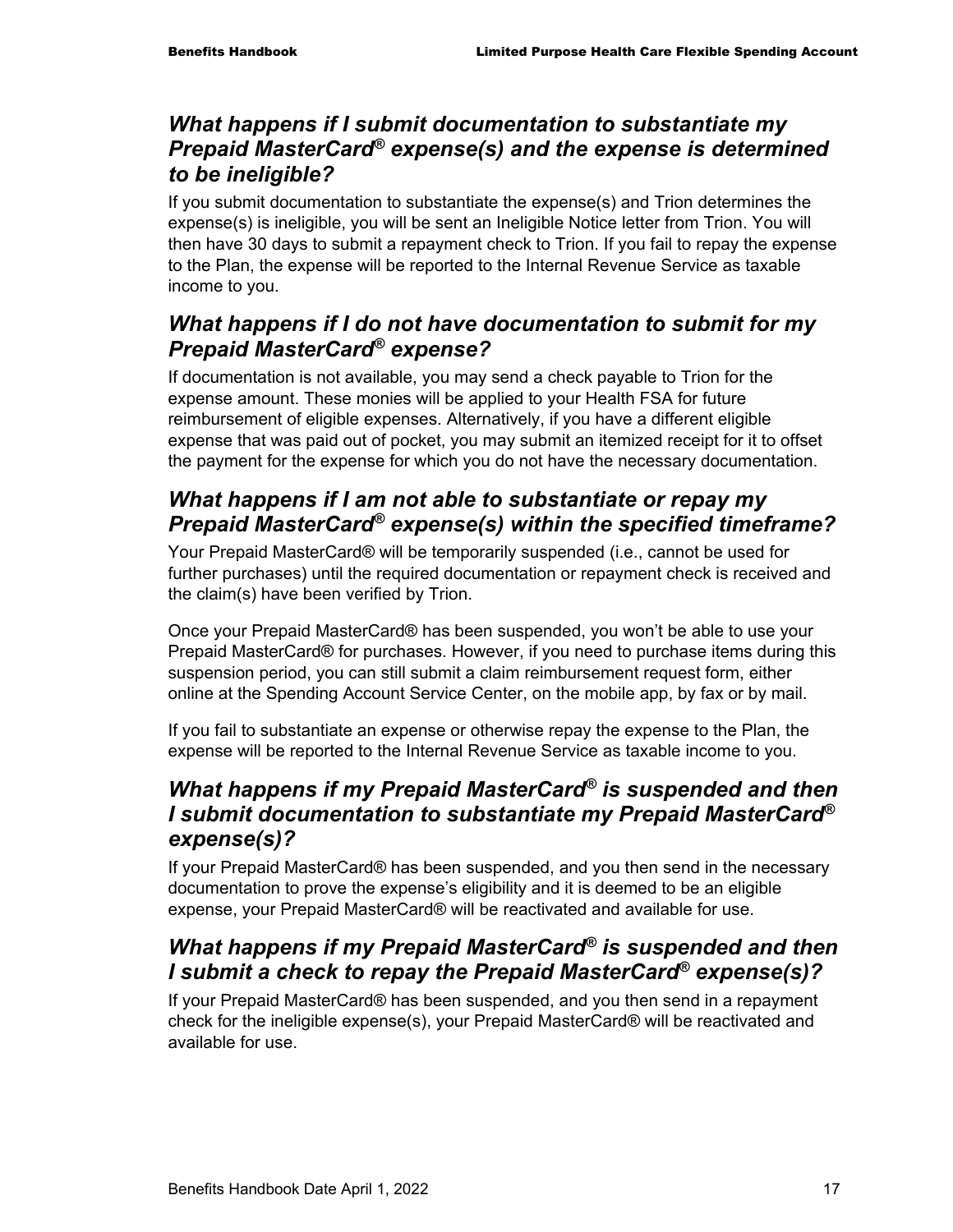#### *Can I carryover any 2022 plan year Limited Purpose Health Care Flexible Spending Account balance?*

Yes, the carryover feature for the 2022 plan year will allow a maximum balance of \$550 to be carried over from your Limited Purpose Health Care Flexible Spending Account for use in the 2023 plan year.

#### *How does the carryover work?*

Your remaining 2022 account balance will be available on January 1, 2023 for eligible expenses incurred in 2023. Any claims for eligible expenses incurred in 2022 that are submitted between January 1, 2023 and March 31, 2023 will be reimbursed from your 2022 balance.

For example:

- In November 2022, you elect to contribute \$2,500 to a 2023 HEALTH FSA.
- On December 31, 2022, you have a balance of \$800 in your Health FSA.
- On January 1, 2023, \$800 will carryover from your 2022 Health FSA, giving you a combined balance of \$3,300 for 2023 (\$2,500 + \$800).
- In March 2023, during the RUN-OUT PERIOD, you submit a claim for \$350 for eligible expenses incurred in 2022.
	- − Your 2022 Health FSA carryover balance is reduced to \$450 (\$800 minus \$350).
- If no other 2022 claims are submitted by March 31, 2023, the \$450 balance will be the remaining carryover balance in your 2023 Health FSA.
- You have \$2,950 available for reimbursement in 2023 (\$2,500 plus \$450).
- You incur \$2,700 in eligible expenses on July 15, 2023 and submit a claim for reimbursement.
- You are reimbursed for the \$2,700 claim (\$2,500 from your 2023 Health FSA plus \$200 from your 2022 balance that was carried over).
	- − Your 2023 balance is now reduced to \$250 (\$2,950 minus \$2,700).
- If no other 2022 claims are submitted by March 31, 2023, your \$250 Health FSA balance will be your carryover balance in 2023.
- Based on the current plan terms and applicable law, for the 2022 plan year (and subsequent plan years), after March 31, 2023, any 2022 balance over \$550 will be forfeited at that time. Up to \$550 of your 2022 account balance will be available on January 1, 2023 for eligible expenses incurred in 2023.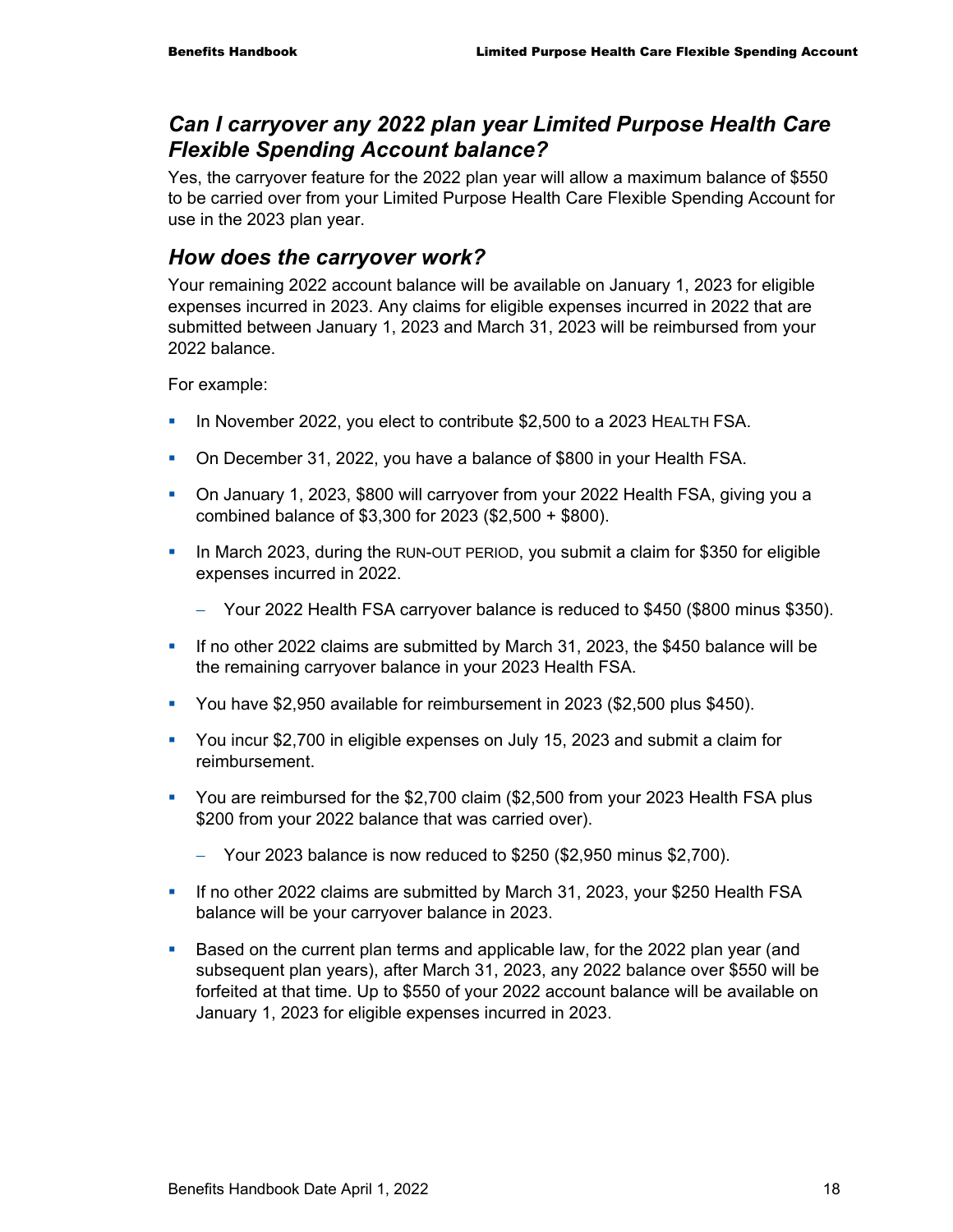### *Does the carryover impact the amount I may contribute to the Limited Purpose Health Care Flexible Spending Account in subsequent years?*

No. The 2022 carryover (up to a maximum of \$550) does not affect the maximum amount of contributions that you may contribute to your Health FSA. You may contribute up to the maximum amount each year, regardless of whether any amount is carried over from the prior year. The maximum contribution amount for 2022 is \$2,750.

### *Which plan terms apply to my carryover funds if I elect to contribute to a Health FSA for 2022 and have a 2021 balance that is carried over?*

The 2021 carryover funds are subject to the plan terms of the Health FSA applicable to you as a result of your medical plan and Trion Health Savings Account elections for 2022, as shown in the chart below:

| 2022 Medical Coverage and HSA Elections                   | <b>Applicable Plan Terms</b>                                    |
|-----------------------------------------------------------|-----------------------------------------------------------------|
| \$400 Deductible Plan                                     | Health Care Flexible Spending Account                           |
| \$1,500 Deductible Plan with Health Savings Account       | Limited Purpose Health Care Flexible<br><b>Spending Account</b> |
| \$1,500 Deductible Plan without Health Savings<br>Account | Health Care Flexible Spending Account                           |
| \$2,850 Deductible Plan with Health Savings Account       | Limited Purpose Health Care Flexible<br><b>Spending Account</b> |
| \$2,850 Deductible Plan without Health Savings<br>Account | Health Care Flexible Spending Account                           |
| HMSA Hawaii HMO Plan                                      | Health Care Flexible Spending Account                           |
| HMSA Hawaii PPP Plan                                      | Health Care Flexible Spending Account                           |
| Marsh McLennan Medical Coverage Waived                    | Health Care Flexible Spending Account                           |

### *Do I have to elect to contribute to a Health FSA in the following year for the carryover funds?*

No. If you do not elect a Health FSA in the following year, a Health FSA will be established for you for the carryover funds.

# *What type of Health FSA will be established for me if I don't elect to contribute to a Health FSA in 2022 and have a 2021 balance?*

The type of Health FSA established for you depends solely on your 2022 medical coverage election, as shown in the chart below:

| If you DO NOT elect a Health FSA for 2022 and have a 2021 balance |                                                       |  |  |
|-------------------------------------------------------------------|-------------------------------------------------------|--|--|
| 2022 Medical Coverage Election                                    | <b>Health FSA Established for 2022</b>                |  |  |
| \$400 Deductible Plan                                             | Health Care Flexible Spending Account                 |  |  |
| \$1,500 Deductible Plan                                           | Limited Purpose Health Care Flexible Spending Account |  |  |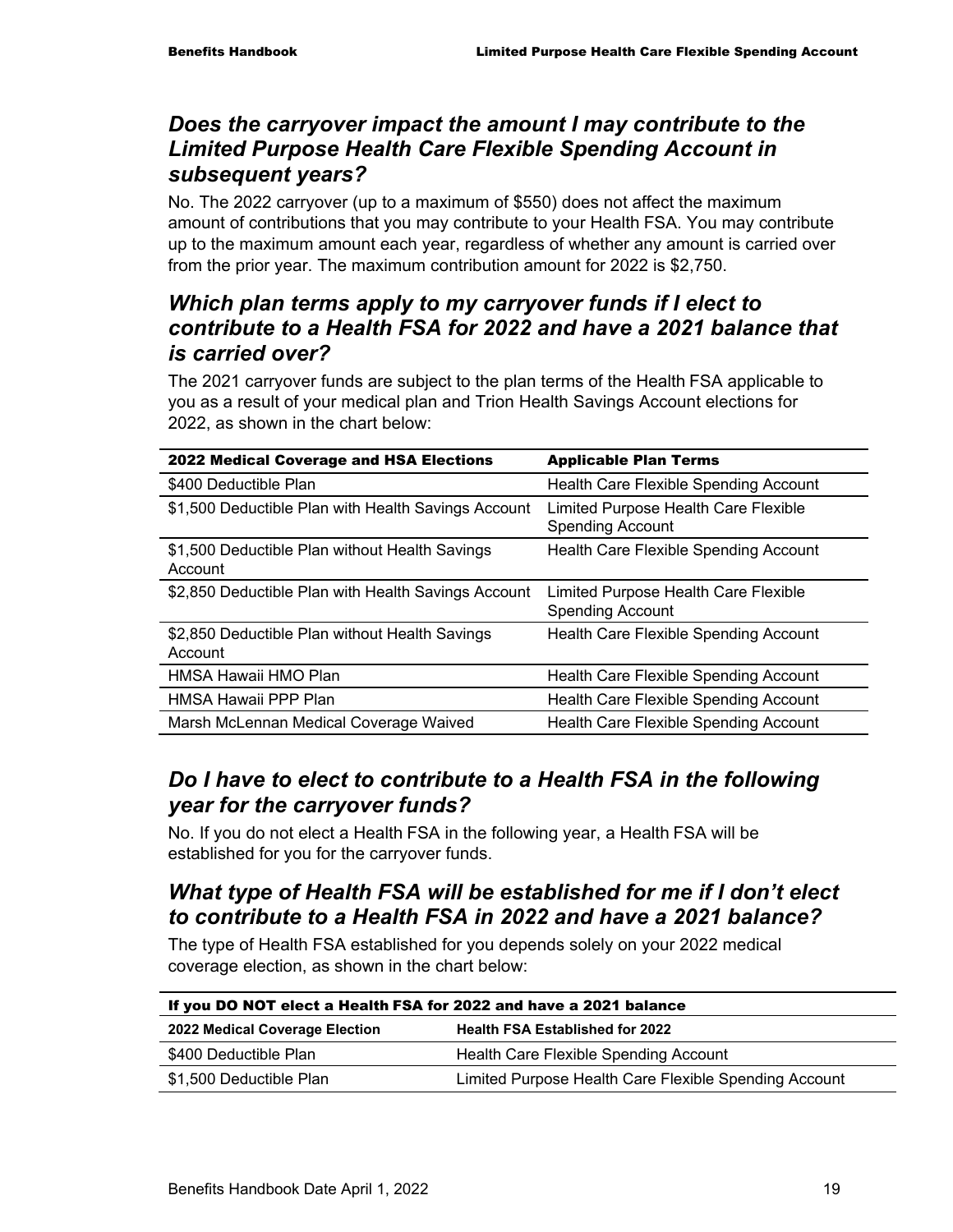| If you DO NOT elect a Health FSA for 2022 and have a 2021 balance |                                                       |  |
|-------------------------------------------------------------------|-------------------------------------------------------|--|
| \$2,850 Deductible Plan                                           | Limited Purpose Health Care Flexible Spending Account |  |
| HMSA Hawaii HMO Plan                                              | Health Care Flexible Spending Account                 |  |
| HMSA Hawaii PPP Plan                                              | Health Care Flexible Spending Account                 |  |
| Marsh McLennan Medical Coverage<br>Waived                         | Limited Purpose Health Care Flexible Spending Account |  |

### *What is the deadline for using the carryover funds?*

You have until December 31 of the plan year into which funds are carried over to incur eligible expenses. The deadline to submit claims is March 31 of the following year.

For example, \$550 is carried over from 2021 to your 2022 Health FSA. You have all of 2022 to incur expenses and submit claims against any 2022 election amount plus the 2021 carryover funds. You then have until March 31, 2023 to submit claims for reimbursement for claims incurred in 2022.

#### *Does the carryover affect my eligibility to contribute to a Health Savings Account?*

No. Your eligibility to contribute to a Health Savings Account is not impacted by the carryover feature, and you can contribute to a Health Savings Account starting on January 1, as long as you meet the eligibility requirements. Please note that if you are covered by a Health Care Flexible Spending Account, you are not eligible to contribute to a Health Savings Account.

#### *If my participation ends during the year, can I be reimbursed for expenses incurred after my participation ends?*

If your participation ends during the year, you will not be reimbursed for expenses incurred after the date your participation ends (for example, after your employment ends, unless you continue participation through COBRA). You will, however, have until March 31 of the following plan year to submit for reimbursement eligible expenses you incurred during the plan year while you were participating.

If you were participating in the Health FSA solely from the prior plan year's carryover funds, you are not eligible to continue participation through COBRA. You will, however, have until March 31 of the following plan year to submit reimbursement for eligible expenses you incurred during the plan year while you were participating.

#### *What happens to my Limited Purpose Health Care Flexible Spending Account when I am on an authorized unpaid leave of absence?*

Your before-tax contributions cease. (In some circumstances, COBRA participation may be available.)

Upon return to work, your before-tax contributions will resume. The amount of your before-tax contributions will be recalculated for the remainder of the year to "catch-up"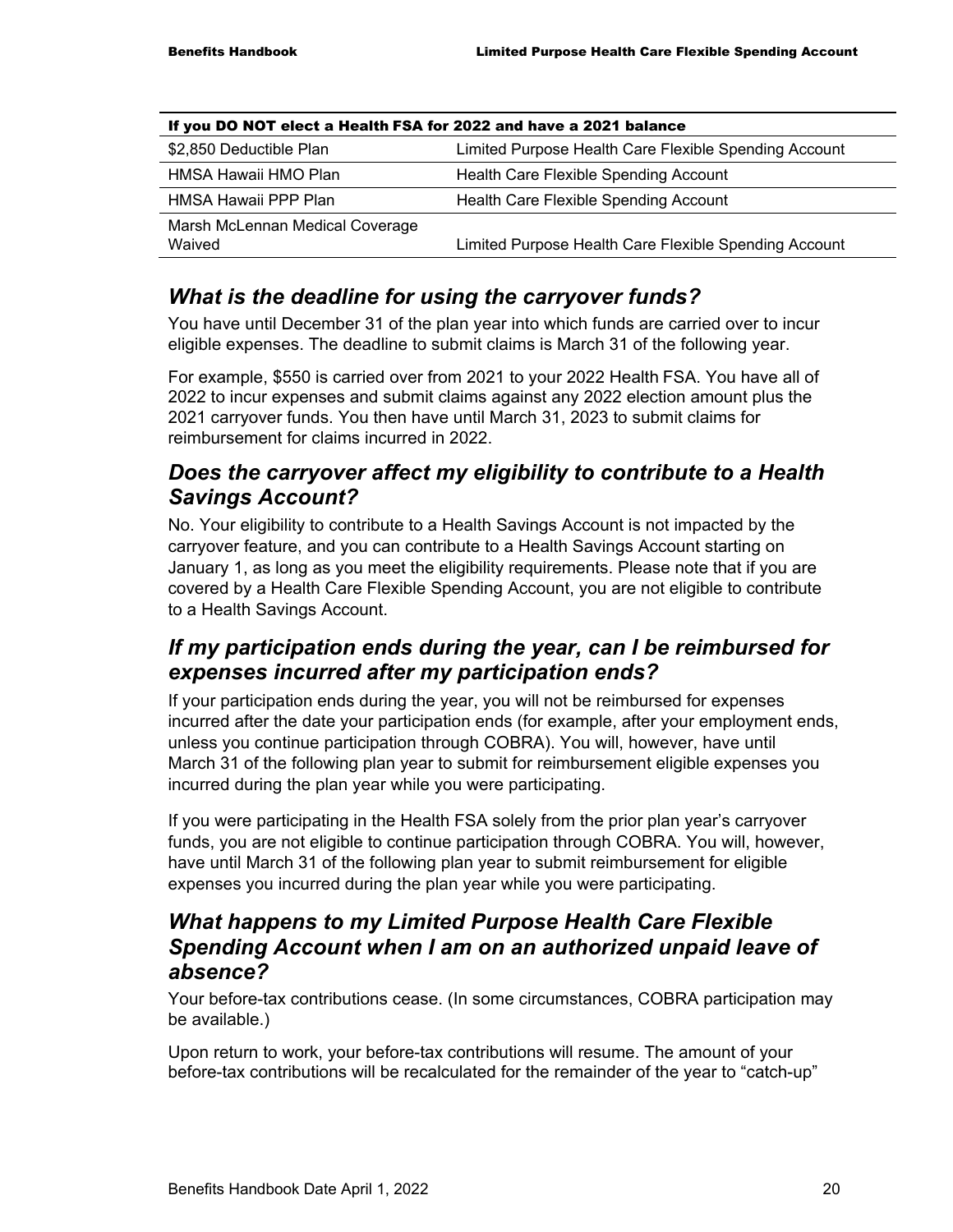for your missed contributions while on leave. The balance of your annual election will be divided by your remaining pay dates, spreading the balance over the remaining pay periods through the end of the year. This will increase your per pay period contribution upon return from your authorized unpaid leave.

For example, suppose your annual election to the Limited Purpose Health Care Flexible Spending Account is \$1,200 and you are on an authorized unpaid leave from July 1 through November 1. You will have contributed \$600 before you began leave and your contributions will stop while you are on leave. When you return to work, the remaining \$600 of your annual election will be spread out over the paychecks you receive in the November and December pay periods. You can submit claims for reimbursement for any eligible expenses you incur while on an authorized unpaid leave.

#### *How do I appeal a benefit determination or denied claim?*

There are special rules, procedures and deadlines that apply to appeals of benefit determinations and denied claims and you have special legal rights under ERISA. Please refer to the *Administrative Information* section for a description of the appeal process.

#### *How can I get a copy of IRS Publication 502?*

Go to www.irs.gov and enter "502" in the "Search" box for more information about IRC Section 213 qualified medical expenses. Note that certain items listed in Publication 502 may not qualify for Limited Purpose Health Care Flexible Spending Account reimbursement, such as premiums for dental or vision insurance. In addition, Publication 502 does not specifically address all of the requirements of Limited Purpose Health Care Flexible Spending Accounts, including post-deductible Qualified medical expenses (see "Examples of Eligible Expenses" on page 21 and "Examples of Ineligible Expenses" on page 24 for more information).

You may also contact the Claims Administrator for information about reimbursable qualified medical expenses.

# Examples of Eligible Expenses

Some expenses are reimbursable without regard to whether you have satisfied the deductible applicable to you (that is, the individual or family deductible, depending on your level of coverage) under the Marsh & McLennan Companies \$1,500 Deductible Plan or \$2,850 Deductible Plan, while other expenses are reimbursable only if they are post-deductible qualified medical expenses.

#### *Eligible dental and vision expenses reimbursed without regard to whether you have satisfied the deductible applicable to you under the Marsh & McLennan Companies \$1,500 Deductible Plan or \$2,850 Deductible Plan include:*

 eye exams, glasses (frames and lenses), contact lenses and solutions for contact lenses, lubricant eye drops, eye patches and reading glasses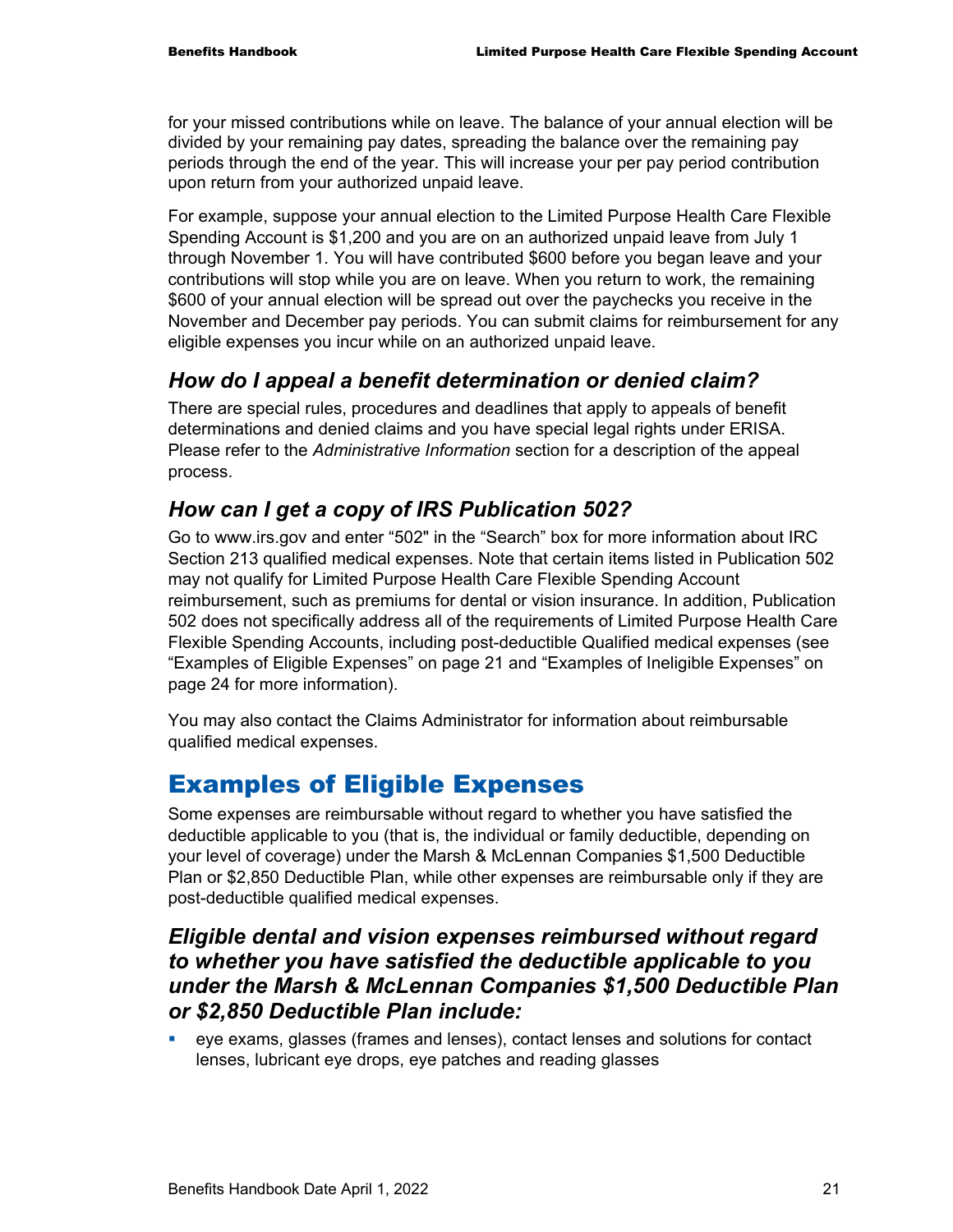- **LASIK eye surgery**
- dental treatment, routine dental care (cleaning, X-rays, fillings, etc.), and over-thecounter products such as denture adhesive, temporary filling and toothache relief (if accompanied by a Letter of Medical Necessity)
- **•** orthodontia (braces)
- **nouth guards**

#### *Examples of preventive medical care expenses reimbursed by the Plan*

The following are examples of preventive medical care expenses that may generally be reimbursed without regard to whether you have met your deductible:

- **Periodic health evaluations, including tests and diagnostic procedures ordered in** connection with routine examinations, such as annual physicals
- **•** routine prenatal and well-child care
- flu shots (if not covered by the Marsh & McLennan Companies \$1,500 Deductible Plan, \$2,850 Deductible Plan, or any other plan)
- **vaccinations**
- **E** child and adult immunizations
- **tobacco-cessation programs**
- **screenings for conditions such as:** 
	- − cancer
	- − heart and vascular diseases
	- − infectious diseases
	- − mental health conditions
	- − substance abuse
	- − metabolic, nutritional, and endocrine conditions
	- − musculoskeletal disorders
	- − obstetric and gynecological conditions
	- − pediatric conditions
	- − vision and hearing disorders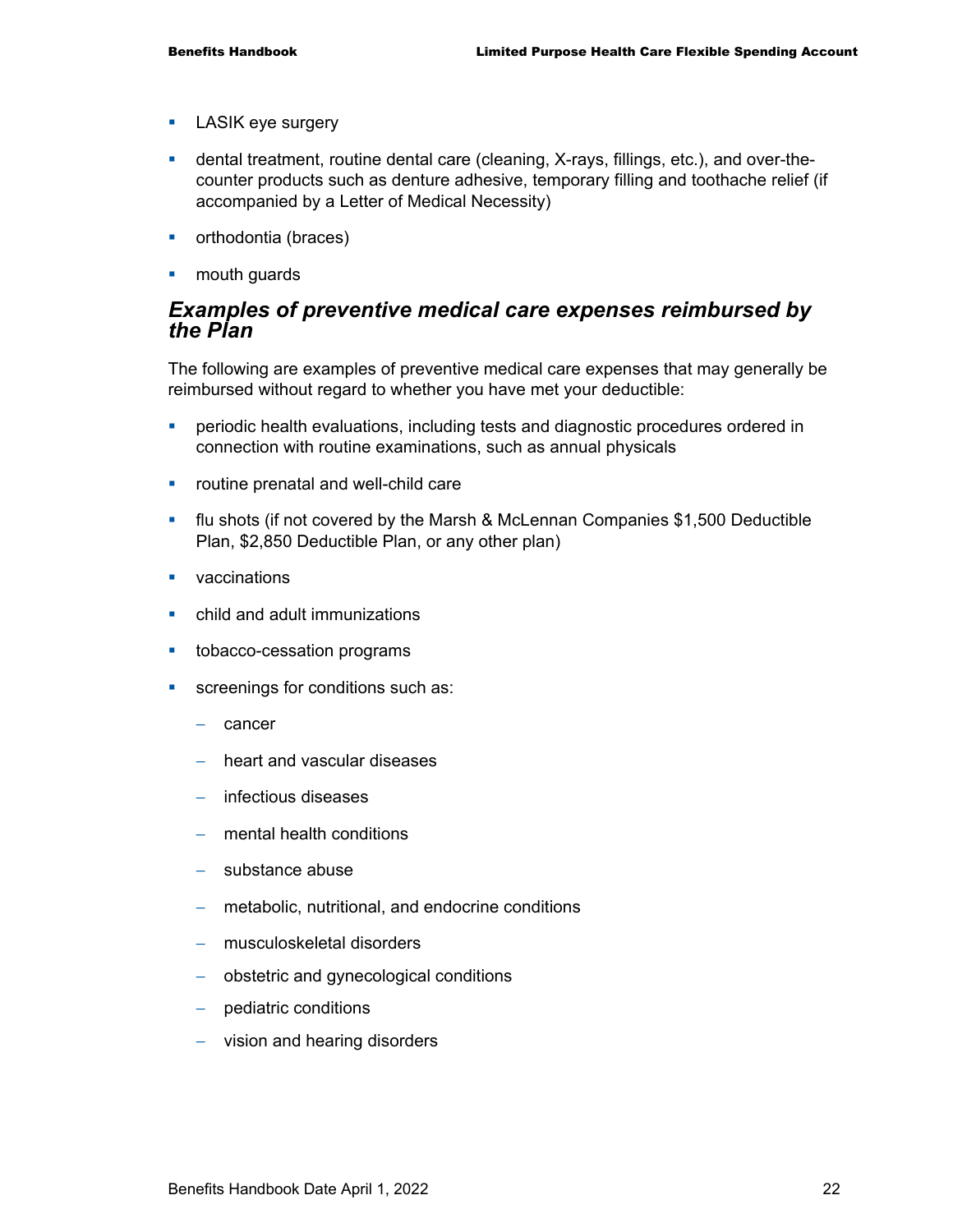- **•** preventive over-the-counter expenses, such as:
	- − home diagnostic tests or kits for blood pressure, cholesterol screening, diabetes (e.g., glucose monitor), colorectal, HIV
	- − smoking-cessation relief, such as patches and gum
	- − pre-natal vitamins.

Preventive medical care does not generally include any service or benefit intended to treat an existing illness, injury, or condition.

#### *Examples of post-deductible qualified medical expenses*

Qualified medical expenses are reimbursable under the Plan only if they are postdeductible qualified medical expenses. Examples of post-deductible qualified medical expenses include:

- medical services provided by medical practitioners and that are not covered by another plan
- charges for medically necessary services not covered by another plan, including but not limited to the following:
	- − out-of-pocket expenses
	- − copayments
	- − coinsurance
	- − charges exceeding reasonable and customary amounts
	- − charges exceeding plan limits
	- − prescription drug charges
	- − other non-covered charges
	- − all medically necessary prescription drugs and certain other prescription drugs permitted by the IRS (e.g., contraceptives and pre-natal vitamins)
	- − over-the-counter non-prescription medicines, such as allergy and cold medications, aspirin and antacids
	- − dental implants
	- − hearing exams, hearing aids
	- − cost differences between semi-private and private hospital rooms
	- − cost for special medical equipment installed in your home, or for home improvements for purposes of medical care, e.g., ramps, support bars, railings, etc. (if accompanied by Letter of Medical Necessity)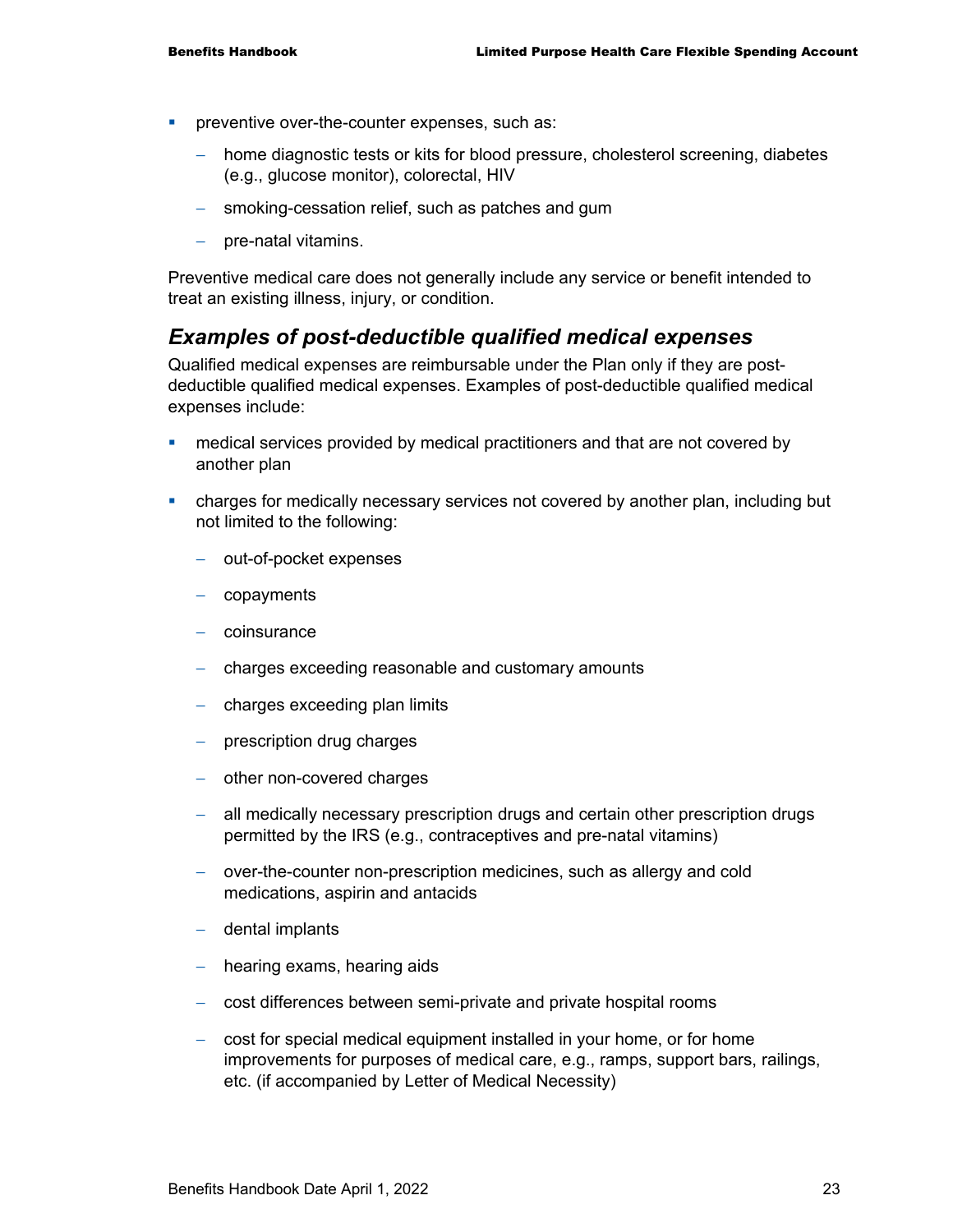- − fees for special schools on the recommendation of a physician, including schools for the mentally impaired, physically disabled or individuals with severe learning disabilities
- − transportation (amounts paid for travel primarily for, and essential to, medical care)
- − personal use items if primarily used to prevent or alleviate a physical or mental defect or illness, e.g., Braille books, hearing aids
- − private nursing services rendered in your home or elsewhere.

For examples of IRC Section 213 qualified medical expenses, see IRS Publication 502, which is available at www.irs.gov or by calling the IRS at +1 800 829 3676. Note that certain items listed in Publication 502 may not qualify for Limited Purpose Health Care Flexible Spending Account reimbursement, such as premiums for dental or vision insurance. In addition, Publication 502 does not specifically address all of the requirements of Limited Purpose Health Care Flexible Spending Accounts, including post-deductible qualified medical expenses. You may also contact the Claims Administrator for information about reimbursable qualified medical expenses.

# Examples of Ineligible Expenses

You cannot be reimbursed for certain health care expenses, such as:

- medical expenses (except for certain preventive medical care expenses) that are not post-deductible qualified medical expenses
- **EXP** medical expenses that are applied to your deductible
- contributions to other employer-sponsored dental, vision or medical plans, including plans sponsored by your spouse's employer (contributions to the Company's dental, vision and medical plans are already made on a before-tax basis)
- premiums paid for any health care plan, including COBRA, Medicare, plans sponsored by your spouse's employer, and individual health insurance offered through a Health Insurance Marketplace Exchange
- costs you deduct as health care expenses on your federal income tax return
- **EXPENSES FRIGGS** is expenses not eligible to be deducted under federal tax law
- **EXPENSES FRIMBURSED BY ANY OTHER HEALTH PLANS**
- health/gym/fitness club membership fees (unless you have a letter from your treating physician indicating medical necessity)
- elective cosmetic surgery, electrolysis, hair removal or transplants, liposuction, etc.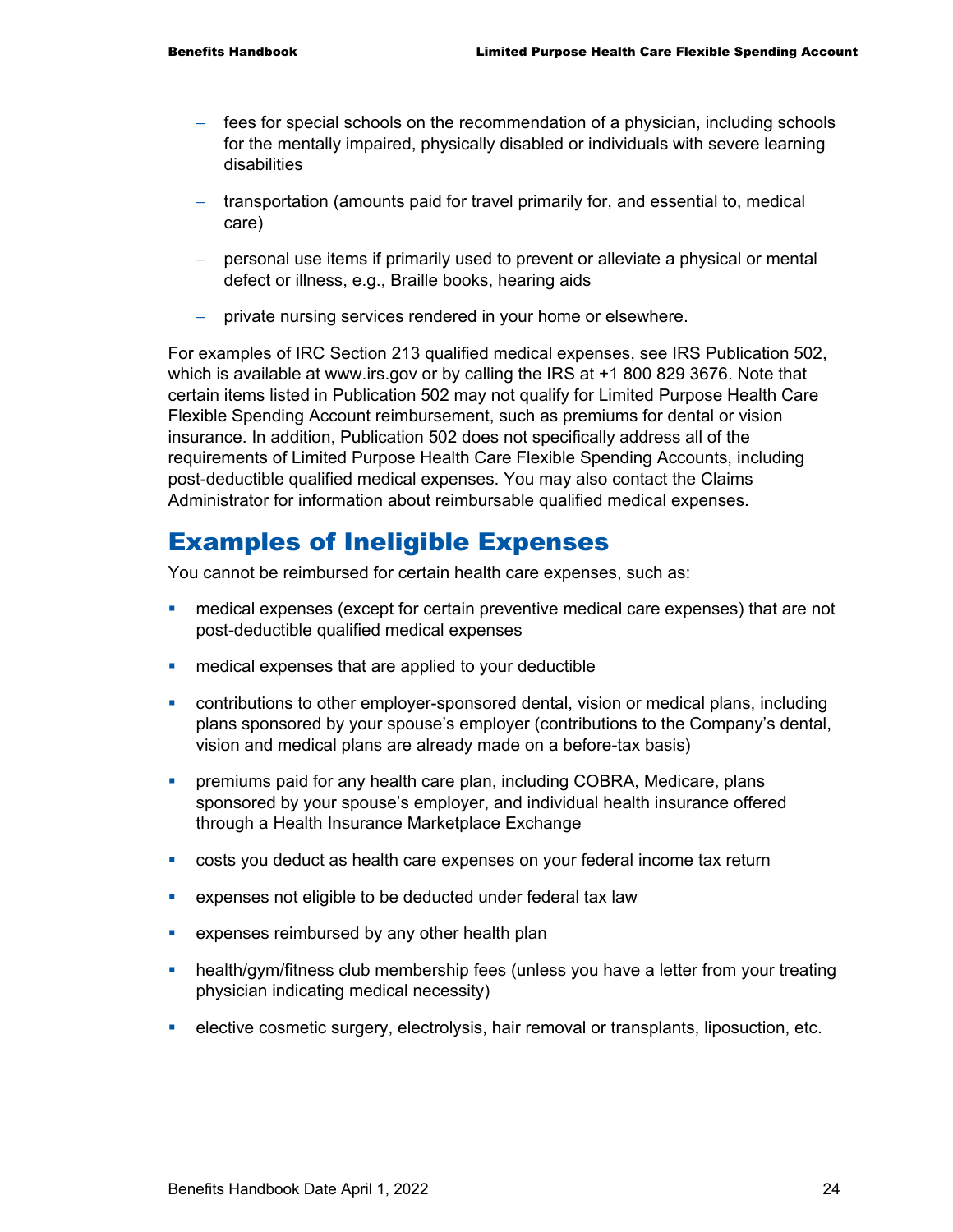- vitamins and other dietary supplements, toiletries and cosmetics that are not medically necessary
- **EXT** medications purchased merely to maintain your or your family's health
- **Permitted by the IRS prescription drugs that are not medically necessary and not permitted by the IRS** (such as Rogaine)
- **EXEDENT** cosmetic dental work (including bleaching, bonding and veneers)
- undocumented travel to or from your physician's office or other medical facility
- weight loss programs (unless you have a letter from your treating physician indicating medical necessity)
- **IDOM** long-term care premiums and services

# About Your Account

#### *How can I find out my unused account balance and other account information?*

You can access Trion's online website, https://trion.lh1ondemand.com, the Spending Account Service Center, 24 hours a day, 7 days a week. The Spending Account Service Center provides you with helpful tools and information such as:

- account elections and balances, year-to-date contributions, submitted/paid claims and issued reimbursements,
- **•** online claim submission,
- **direct deposit form, claim forms, and eligible expenses listings.**

#### *When will I receive my account statement?*

A statement showing your account activity will be issued twice per year, in October and December, and with each reimbursement check. Note: if you do not have an account balance at the time the statement is issued, you will not receive an account statement.

#### *What information can I find on my account statement?*

You will find the following:

- **E** annual election
- **v** your balance as of the statement date
- **vear to date reimbursements**
- **CLAIMS FILING DEADLINE.**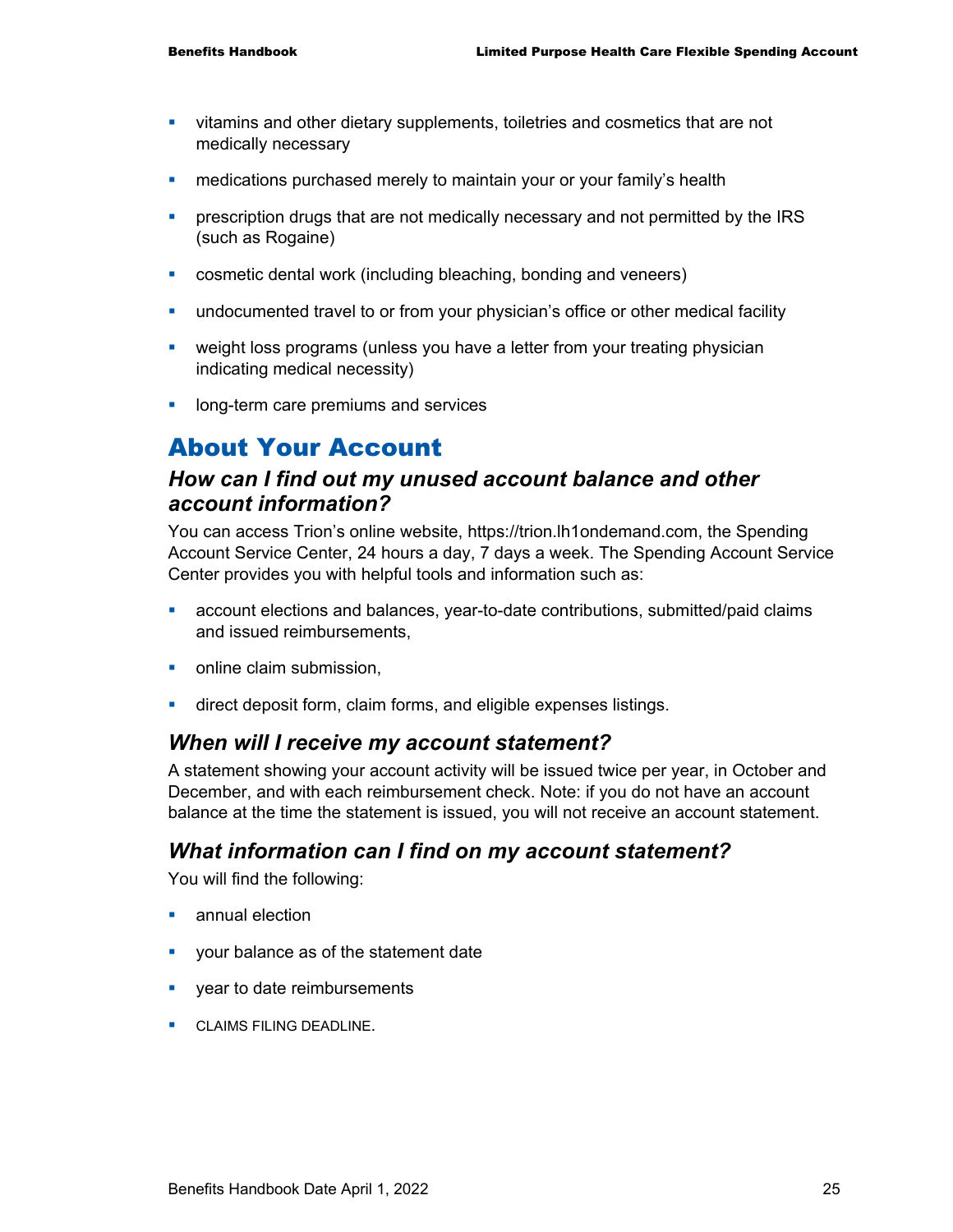#### *Do I earn interest on my account?*

No, your account does not earn interest.

# **Glossary**

#### COVID-19 Related Update

On May 4, 2020, the US Department of Labor and US Department of the Treasury issued regulations regarding employee benefit plans in response to the COVID-19 National Emergency. The regulations suspend various plan administration deadlines and give employees/participants more time to file claims for benefits (including claims for reimbursement, such as run out period claims, under a Limited Purpose Health Care Flexible Spending Account) or appeal denied claims. If you have questions about how this regulatory guidance impacts your Limited Purpose Health Care Flexible Spending Account reimbursement claims, please contact Trion at +1 866 324 4087, any business day, 8:30 am to 5:30 pm, ET.

#### CLAIMS FILING DEADLINE

The claims filing deadline is March 31 following the end of the plan year. For example, for the 2022 plan year, your eligible expenses must be incurred no later than December 31, 2022 and must be submitted to the Claims Administrator by March 31, 2023 (the claims filing deadline).

EXPLANATION OF BENEFITS

Explanation of Benefits shows the charges that were submitted, the amount paid and not paid, if any, and the amount you may need to pay, if any. For the Marsh & McLennan Companies \$1,500 Deductible Plan or \$2,850 Deductible Plan, the Explanation of Benefits also shows whether you have satisfied the deductible applicable to you (that is, the individual or family deductible, depending on your level of coverage) under the Marsh & McLennan Companies \$1,500 Deductible Plan or \$2,850 Deductible Plan.

#### **HEALTH FSA**

A spending account that reimburses health care expenses, such as the Health Care Flexible Spending Account and the Limited Purpose Health Care Flexible Spending Account.

#### **INCURRED**

Expenses are treated as having been incurred when the care or service is provided, not when you are billed or pay for it.

#### PLAN YEAR

The plan year is January 1 through December 31.